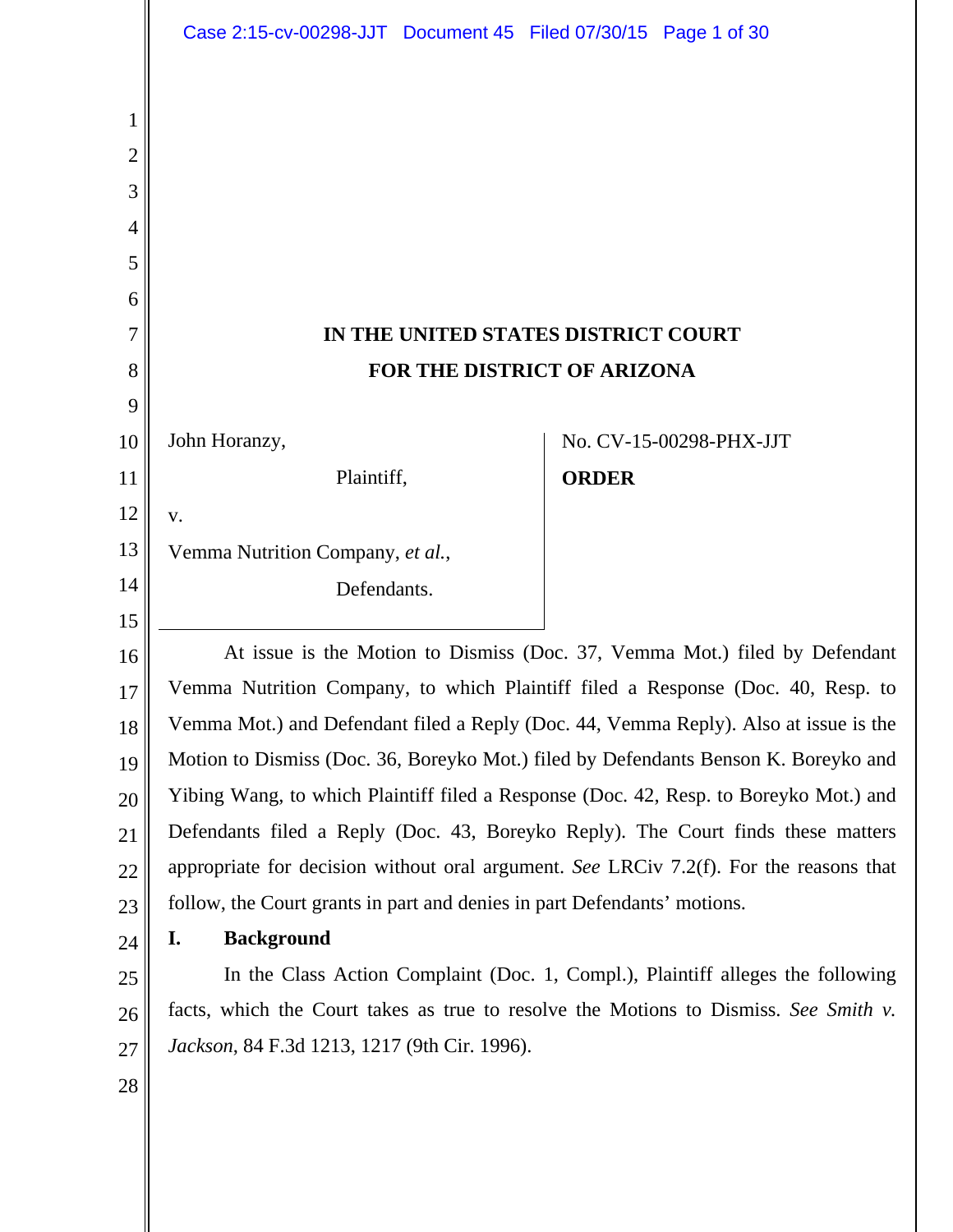Between 2008 and 2011, Plaintiff John Horanzy, a citizen of New York, purchased several packages of Vemma Mangosteen with Essential Minerals in both twobottle and single serving packages. (Compl. ¶ 11.) Plaintiff paid \$60 or \$30 at the time of each purchase for the products, depending on which package he purchased. (Compl. ¶ 11.) In purchasing the products, Plaintiff alleges that he relied on statements found on the labeling and packaging as well as in online advertising that claimed that the product was "clinically studied" and "physician formulated." (Compl. 11.) Plaintiff additionally alleges that he relied on representations made by Defendants Vemma Nutrition Company, Benson K. Boreyko, and Yibing Wang as well as Defendants' distributors that the product could cure or alleviate certain diseases. (Compl. ¶ 11.)

11 12 13 14 15 16 17 18 19 20 21 22 23 24 25 26 27 The producer of the product, Defendant Vemma Nutrition Company, markets and sells a line of liquid health supplements—which includes the product Plaintiff purchased—and attributes the products' "effectiveness" to a Southeast Asian fruit called mangosteen. (Compl. ¶ 1.) Each of Defendants' products bears a seal reading "Vemma Formula Inside," guaranteeing the product contains a "clinically studied blend" of vitamins, minerals, mangosteen, aloe vera and green tea. (Compl. ¶ 18.) Defendants further claim that Vemma has "tested [the Vemma Formula] to the highest standard of clinical research." (Compl. ¶ 22.) These studies, Defendants claim, show that the Vemma Formula: (1) causes a "significant decrease in C-reactive protein levels" and an improvement in immune system function; (2) reduces C-reactive protein levels from a high to low risk range; (3) causes a lowering of C-reactive protein; (4) increases Oxygen Radical Absorbance Capacity (ORAC) blood levels for six hours after intake of the product; (5) increases vitamins and antioxidants in the blood; (6) "enhance[s] immunity"; (7) increases overall health status; (8) is highly bioavailable; (9) causes significant improvement in immune markers; (10) causes superior antioxidant absorption; and (11) helps strengthen the body's natural immune defense, enabling those ingesting the formula to maintain vitality and enhance quality of life. (Compl. ¶ 2.)

28

1

2

3

4

5

6

7

8

9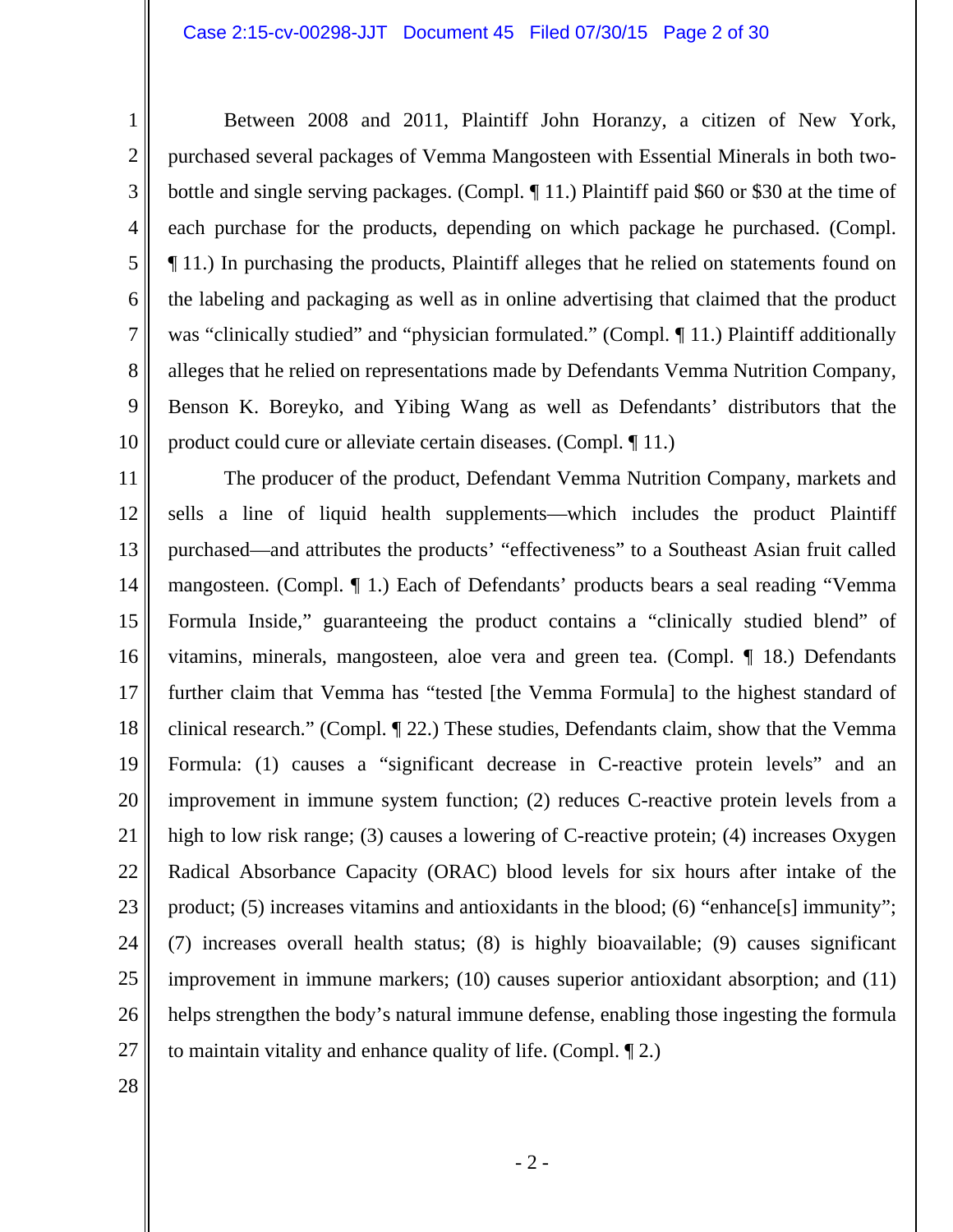1 2 3 4 5 6 7 8 9 10 11 12 13 Plaintiff alleges the studies are self-funded and "highly flawed" and do not actually prove any of Defendants' claims. (Compl. ¶ 37.) Plaintiff further alleges that not only are Defendants' representations misleading because the studies are "biased, unreliable, and unsound," but also that other published research directly refutes all of Defendants' claims. (Compl. ¶ 39.) As such, Plaintiff alleges the claims are in fact blatant misrepresentations. (Compl. ¶ 37.) This allegation focuses on Defendants' representations that the formula found in each bottle was "clinically studied." (Compl. ¶¶ 18-22.) Plaintiff takes issue with Defendants' failure to use a Type I error rate adjustment to "control for statistical significance" that occurred by chance in the studies. (Compl. ¶ 40.) Plaintiff alleges that if Defendants had used such a rate adjustment, any result the studies produced supporting Defendants' claims would have been insignificant. (Compl. ¶ 40.) Without the results of Defendants' studies, no scientific research supports Defendants' claims about the effect of mangosteen. (Compl. ¶ 41.)

14 15 16 17 18 19 20 21 22 23 24 25 26 Plaintiff additionally alleges that the first study, the Immune Function Study, fails to prove any of Defendants' health claims because it contained a "small, nonrepresentative group," did not control for the pre-existing differences in the group's Creactive protein (CRP) levels, and misstated the high risk CRP range for the average consumer. (Compl. ¶¶ 48-51.) Plaintiff makes similar allegations about the second study, the Bioavailability Study, arguing that it too fails to prove Defendants' claims because the population size of the study was too small for Defendants to make any generalizations about the results. (Compl. ¶ 58.) Plaintiff not only raises issues with the validity of these studies, but also points to a number of published studies and magazine articles that state that no clinical data showing any benefit from mangosteen supplementation exists. (Compl. ¶¶ 65-69.) Accordingly, Plaintiff contends that Defendants knew about the lack of validity in the two studies and intentionally continued to use the studies to mislead consumers. (Compl. ¶ 37.)

27 28 The second prong of Plaintiff's claims rests on the marketing of Vemma Products through the use of claims that the products can mitigate, treat, cure or prevent specific

- 3 -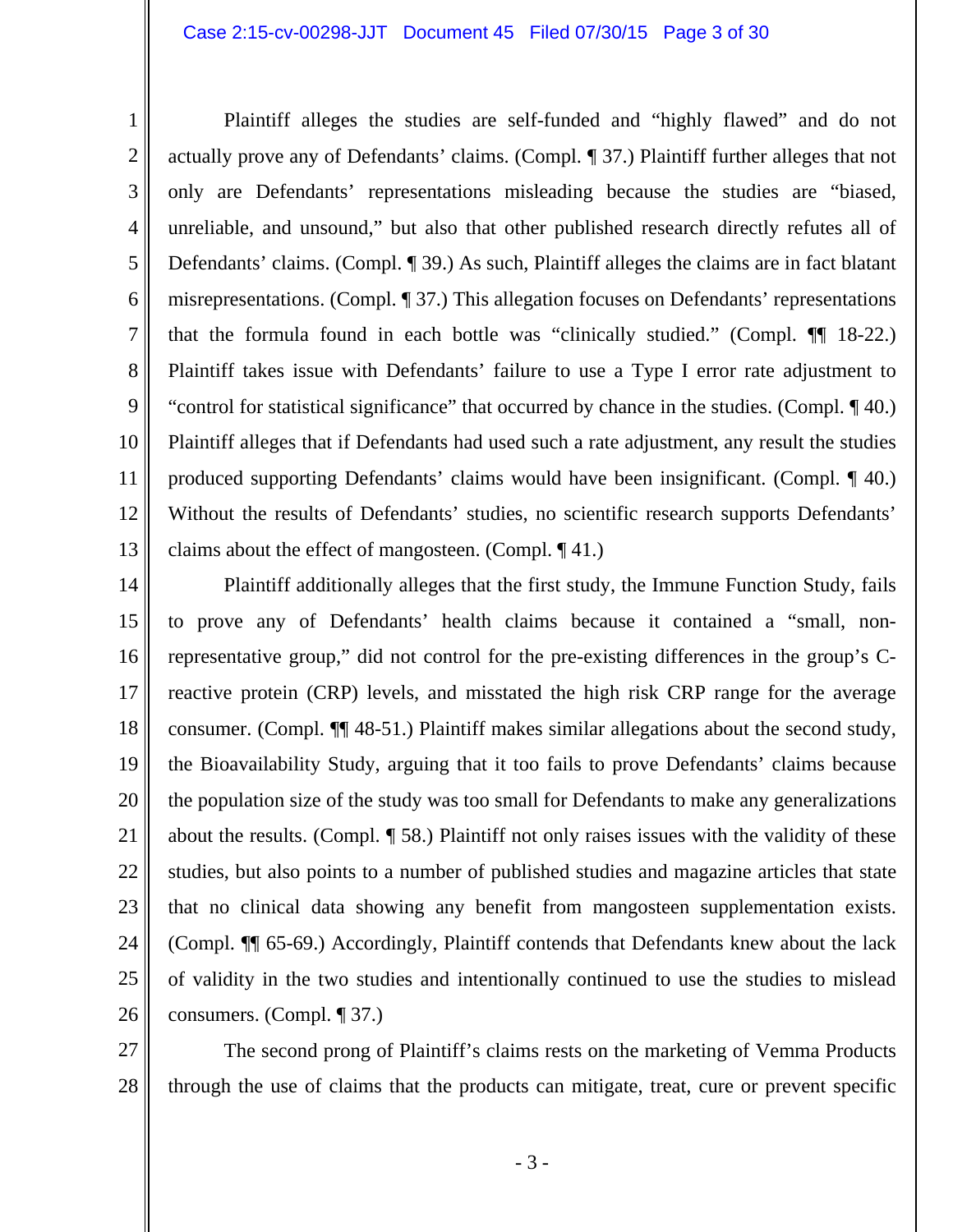#### Case 2:15-cv-00298-JJT Document 45 Filed 07/30/15 Page 4 of 30

1

2

3

4

5

6

7

8

9

10

diseases or classes of diseases. (Compl. ¶ 70.) In particular, Plaintiff alleges that Defendants' independent distributors use consumer testimonials to make disease claims to sell Defendants' products. (Compl. ¶ 70.) Unlike a traditional business, Defendants use multi-level marketing to sell their products. This system makes use of a network of independent distributors to sell products to the market and to recruit additional "downline" distributors to sell products, for which the recruiting member earns a commission. (Compl. ¶¶ 93, 111.) Because of the independent nature of these distributors, Defendants do not provide any direct training, and most distributors do not have training in medicine or nutrition. (Compl. ¶ 79.) Defendants, however, do provide the distributors with marketing manuals to assist with selling the products. (Compl. ¶ 79.)

11 12 13 14 15 16 17 18 19 20 21 Although operating independently, Defendants allow and encourage distributors to use Defendants' corporate logos and provide a custom website and mobile application for distributors to use in their sales efforts. (Compl. ¶¶ 82, 87.) Defendants describe Vemma's relationship with their distributors as a "partnership," assuring potential recruits that they will not need to worry about issues such as "significant investment," "payroll/overhead," and "legal/liabilities." (Compl. ¶ 85.) Defendants' contract imposes a number of restrictions on their distributors, requiring that Defendants pre-approve any advertising that Defendants did not directly provide, as well as all social media and Internet advertising. (Compl.  $\P$  81, 88.) While Defendants encourage the use of testimonials, the contract also expressly requires that Defendants preapprove the use of any testimonial. (Compl. ¶ 88.)

22 23 24 25 26 27 28 Plaintiff alleges that, despite these requirements and a Federal Trade Commission (FTC) injunction preventing the use of disease claims, Defendants encourage distributors to target those with a "health challenge" as potential clients. (Compl. ¶ 98.) Further, Defendants' distributor manual encourages the use of websites such as vmastories.com and vmatools.com. (Compl. ¶ 101.) Vmastories.com, in particular, is replete with consumer testimonials organized by the health conditions that the testimonial discusses. (Compl. ¶¶ 101-06.) Categories that a visitor might encounter include some of the

- 4 -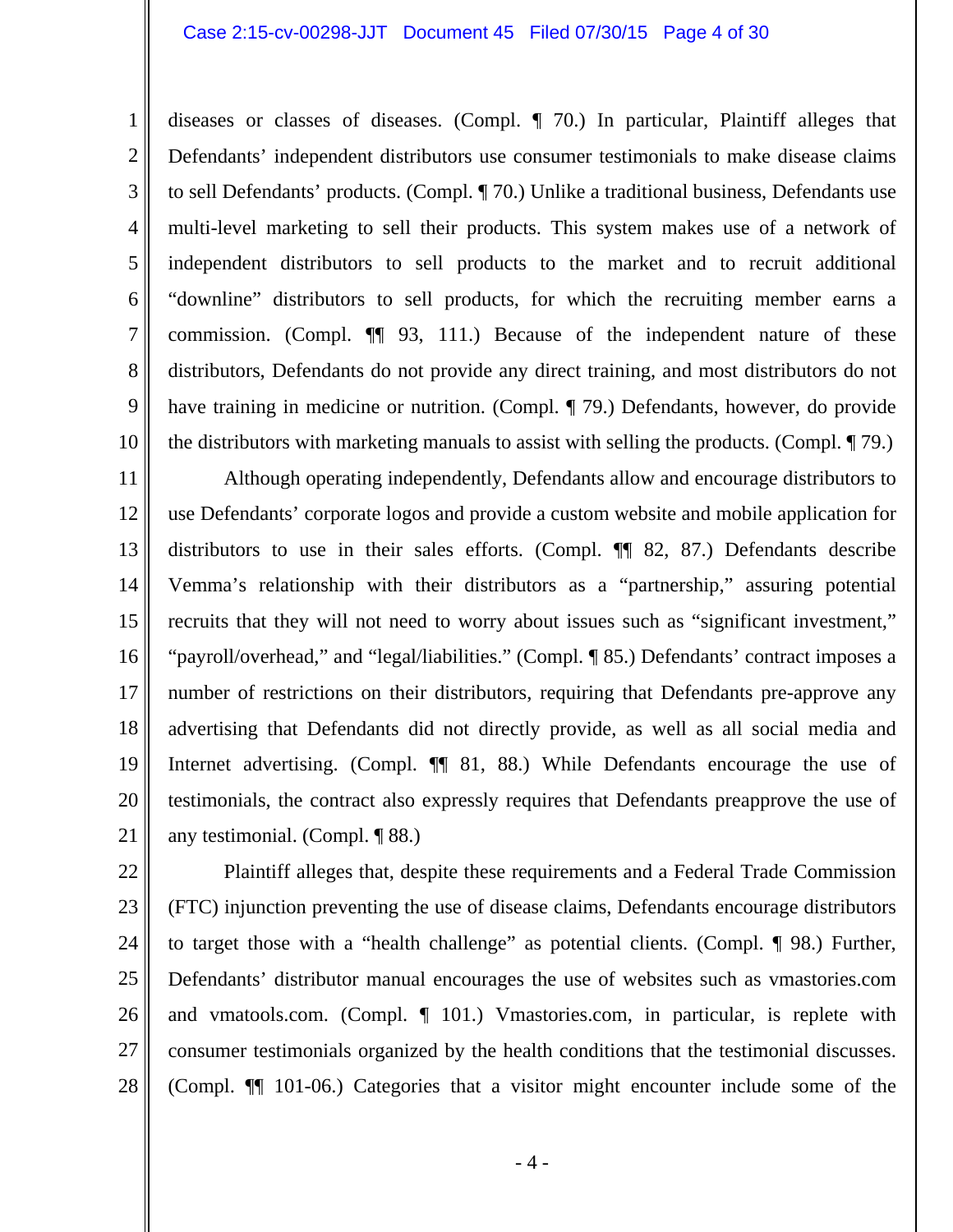1 2 3 4 5 6 7 8 9 10 11 following: "cholesterol," "lower blood pressure" and "treat autism and ADD," among many others. (Compl. ¶ 102.) These consumer-written accounts credit Defendants' line of products for curing or lessening a variety of disease symptoms. (Compl. ¶¶ 102-06.) Defendants' distributors, including those listed by Defendants as "elite" distributors, routinely provide links to these websites through online marketing and social medial platforms, such as Facebook and Twitter. (Compl. ¶¶ 107-08, 116.) Additionally, some of these distributors use personal testimonials and health claims directly to sell the products. (Compl. ¶¶ 111-13.) Because of the prevalence of such health claims, and because so many of Defendants' top distributors use such tactics, Plaintiff alleges that Defendants either acquiesce and encourage such behavior, or should be on notice of such. (Compl.  $\P$  121.)

12 13 14 15 16 17 18 19 20 21 22 On October 22, 2014, Plaintiff filed the Complaint in this action in the Northern District of New York against Vemma Nutrition Company, Benson K. Boreyko, and Yibing Wang, on behalf of himself and all others similarly situated. (Doc. 1.) That court ordered the case transferred to this Court on February 2, 2015. (Doc. 29.) In the Complaint, Plaintiff raises the following claims: (1) violation of the Magnuson-Moss Warranty Act (MMWA), 15 U.S.C. §§ 2301, *et seq.*; (2) violation of New York's Deceptive Acts or Practices Act, N.Y. Gen. Bus. Law § 349; (3) violation of New York's False Advertising Act, N.Y. Gen. Bus. Law § 350; (4) breach of express warranty; (5) unjust enrichment and common law restitution; (6) negligent misrepresentation; and (7) fraud through intentional misrepresentation and concealment of fact. Defendants now move to dismiss all of Plaintiff's claims.

23

# **II. Legal Standard**

24 25 26 27 28 Federal Rule of Civil Procedure 12(b)(6) is designed to "test<sup>[]</sup> the legal sufficiency of a claim." *Navarro v. Block*, 250 F.3d 729, 732 (9th Cir. 2001). A dismissal under Rule 12(b)(6) for failure to state a claim can be based on either (1) the lack of a cognizable legal theory or (2) insufficient facts to support a cognizable legal claim. *Balistreri v. Pacifica Police Dep't*, 901 F.2d 696, 699 (9th Cir. 1990). A complaint must contain more

- 5 -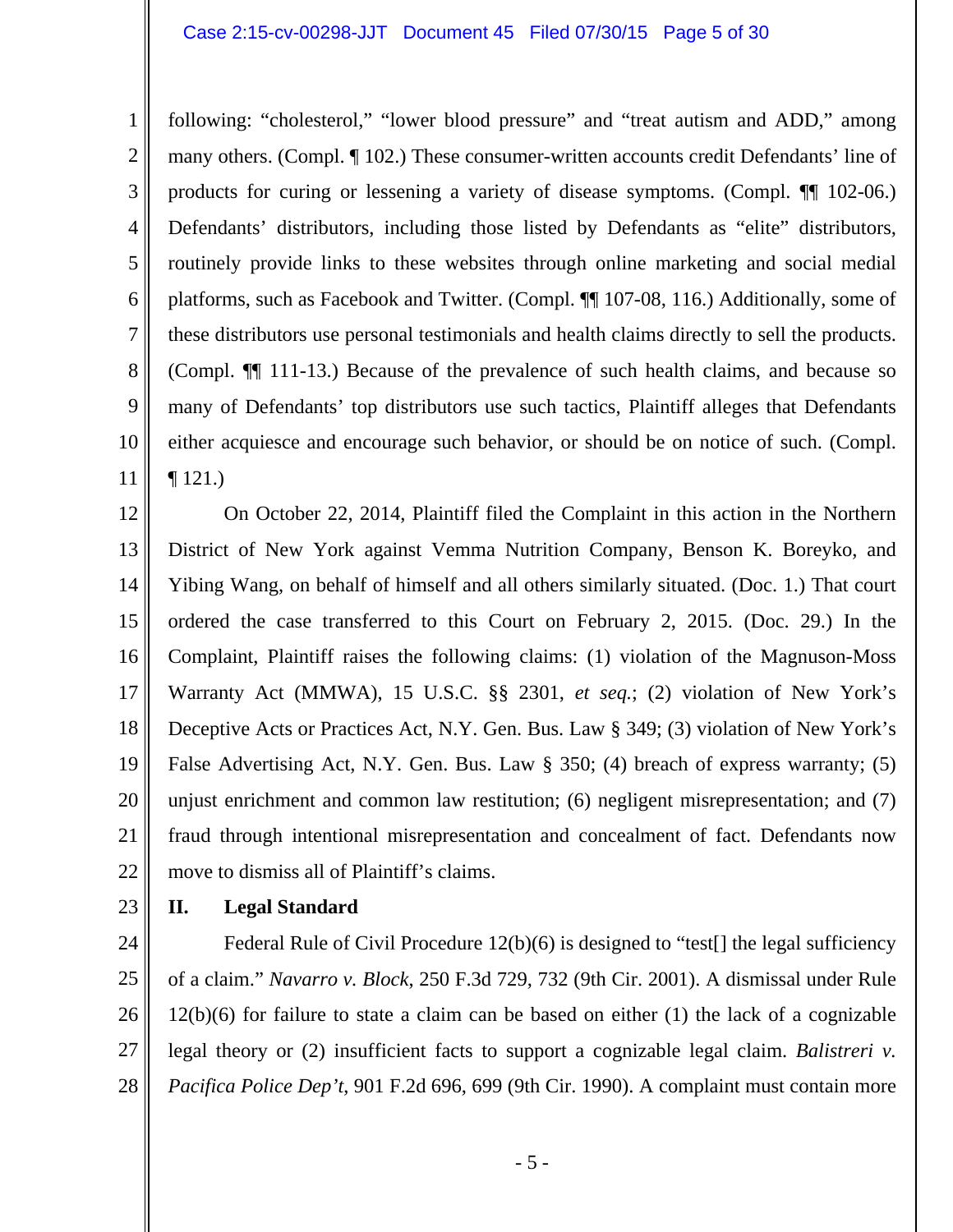#### Case 2:15-cv-00298-JJT Document 45 Filed 07/30/15 Page 6 of 30

1 2 3 4 5 6 7 8 9 10 11 than "labels and conclusions" or a "formulaic recitation of the elements of a cause of action;" it must contain factual allegations sufficient to "raise a right to relief above the speculative level." *Bell Atl. Corp. v. Twombly*, 550 U.S. 544, 555 (2007). While "a complaint need not contain detailed factual allegations [] it must plead 'enough facts to state a claim to relief that is plausible on its face.'" *Clemens v. DaimlerChrysler Corp*., 534 F.3d 1017, 1022 (9th Cir. 2008) (quoting *Twombly*, 550 U.S. at 570). "A claim has facial plausibility when the plaintiff pleads factual content that allows the court to draw the reasonable inference that the defendant is liable for the misconduct alleged." *Ashcroft v. Iqbal*, 556 U.S. 662, 678 (2009) (citing *Twombly*, 550 U.S. at 556). The plausibility standard "asks for more than a sheer possibility that a defendant has acted unlawfully." *Id.*

12 13 14 15 16 17 When analyzing a complaint under Rule 12(b)(6), "[a]ll allegations of material fact are taken as true and construed in the light most favorable to the nonmoving party." *Smith*, 84 F.3d at 1217. However, legal conclusions couched as factual allegations are not given a presumption of truthfulness, and "conclusory allegations of law and unwarranted inferences are not sufficient to defeat a motion to dismiss." *Pareto v. FDIC*, 139 F.3d 696, 699 (9th Cir. 1998).

18 19 20 21 22 23 24 25 26 27 In ruling upon a motion to dismiss, the court may consider only the complaint, any exhibits properly included in the complaint, and matters that may be judicially noticed pursuant to Federal Rule of Evidence 201. *See Mir v. Little Co. of Mary Hosp.*, 844 F.2d 646, 649 (9th Cir. 1988); *Isuzu Motors Ltd. v. Consumers Union of U.S., Inc*., 12 F. Supp. 2d 1035, 1042 (C.D. Cal. 1998). The court may take judicial notice of facts "not subject to reasonable dispute" because they are either: "(1) generally known within the territorial jurisdiction of the trial court or (2) capable of accurate and ready determination by resort to sources whose accuracy cannot reasonably be questioned." Fed. R. Evid. 201; *see also Lee v. City of Los Angeles*, 250 F.3d 668, 689 (9th Cir. 2001) (noting that the court may take judicial notice of undisputed "matters of public record"). The court may disregard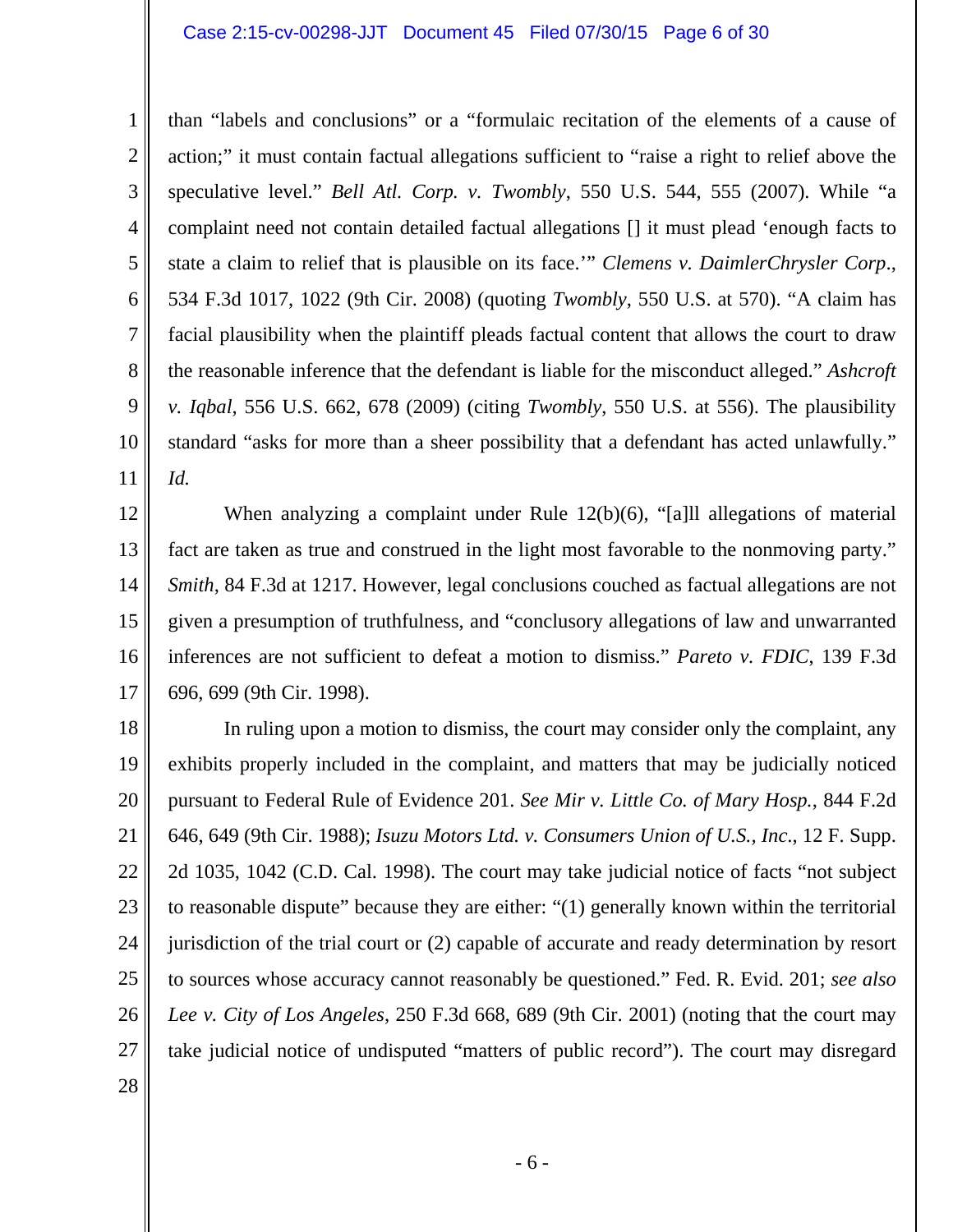1

2

allegations in a complaint that are contradicted by matters properly subject to judicial notice. *Daniels–Hall v. Nat'l Educ. Ass'n*, 629 F.3d 992, 998 (9th Cir. 2010).

| 3              | Federal Rule of Civil Procedure 9(b) requires that, in alleging fraud or mistake, "a                                                                        |  |  |
|----------------|-------------------------------------------------------------------------------------------------------------------------------------------------------------|--|--|
| 4              | party must state with particularity the circumstances constituting fraud or mistake." This                                                                  |  |  |
| 5              | pleading standard also applies to claims for misrepresentation. Arnold & Assocs., Inc. v.                                                                   |  |  |
| 6              | Misys Healthcare Sys., 275 F. Supp. 2d 1013, 1028 (D. Ariz. 2003) (citing Wyatt v.                                                                          |  |  |
| 7              | <i>Terhune</i> , 315 F.3d 1108, 1118 (9th Cir. 2003)). To meet the Rule 9(b) particularity                                                                  |  |  |
| 8              | requirement, a plaintiff "must include statements regarding the time, place, and nature of                                                                  |  |  |
| 9              | the alleged fraudulent activities," and "mere conclusory allegations of fraud are                                                                           |  |  |
| 10             | insufficient." In re GlenFed, Inc. Sec. Litig., 42 F.3d 1541, 1548 (9th Cir. 1994) (en                                                                      |  |  |
| 11             | <i>banc</i> ) (internal quotation omitted), <i>superseded by statute on other grounds</i> , Private Secs.                                                   |  |  |
| 12             | Litig. Reform Act of 1995, Pub. Law 104-67 (codified at 15 U.S.C. § 78u-4 (1995)).                                                                          |  |  |
| 13             | Thus, "[a]verments of fraud must be accompanied by 'the who, what, when, where, and                                                                         |  |  |
| 14             | how' of the misconduct alleged." <i>Vess v. Ciba-Geigy Corp. USA</i> , 317 F.3d 1097, 1106                                                                  |  |  |
| 15             | (9th Cir. 2003) (quoting <i>Cooper v. Pickett</i> , 137 F.3d 616, 627 (9th Cir. 1997)).                                                                     |  |  |
| 16             | Furthermore,                                                                                                                                                |  |  |
| 17             | a plaintiff must set forth more than the neutral facts necessary to identify                                                                                |  |  |
| 18             | the transaction. The plaintiff must set forth what is false or misleading<br>about a statement, and why it is false. In other words, the plaintiff must set |  |  |
|                | forth an explanation as to why the statement or omission complained of was<br>false or misleading.                                                          |  |  |
| 19             |                                                                                                                                                             |  |  |
| 20             | GlenFed, 42 F.3d at 1548.                                                                                                                                   |  |  |
|                | If the Court grants a Rule $12(b)(6)$ motion to dismiss but a defective complaint can                                                                       |  |  |
|                | be cured, a plaintiff is entitled to amend the complaint before the action is dismissed.                                                                    |  |  |
| 23             | Lopez v. Smith, 203 F.3d 1122, 1130 (9th Cir. 2000).                                                                                                        |  |  |
| 24             | Ш.<br><b>Analysis</b>                                                                                                                                       |  |  |
| 25             | <b>Article III Standing</b><br>A.                                                                                                                           |  |  |
| 26             | To bring a judiciable lawsuit into Federal Court, Article III of the Constitution                                                                           |  |  |
| 21<br>22<br>27 | requires that one have "the core component of standing." Lujan v. Defenders of Wildlife,                                                                    |  |  |
| 28             | 504 U.S. 555, 560 (1992). To satisfy Article III's standing requirements, a plaintiff must                                                                  |  |  |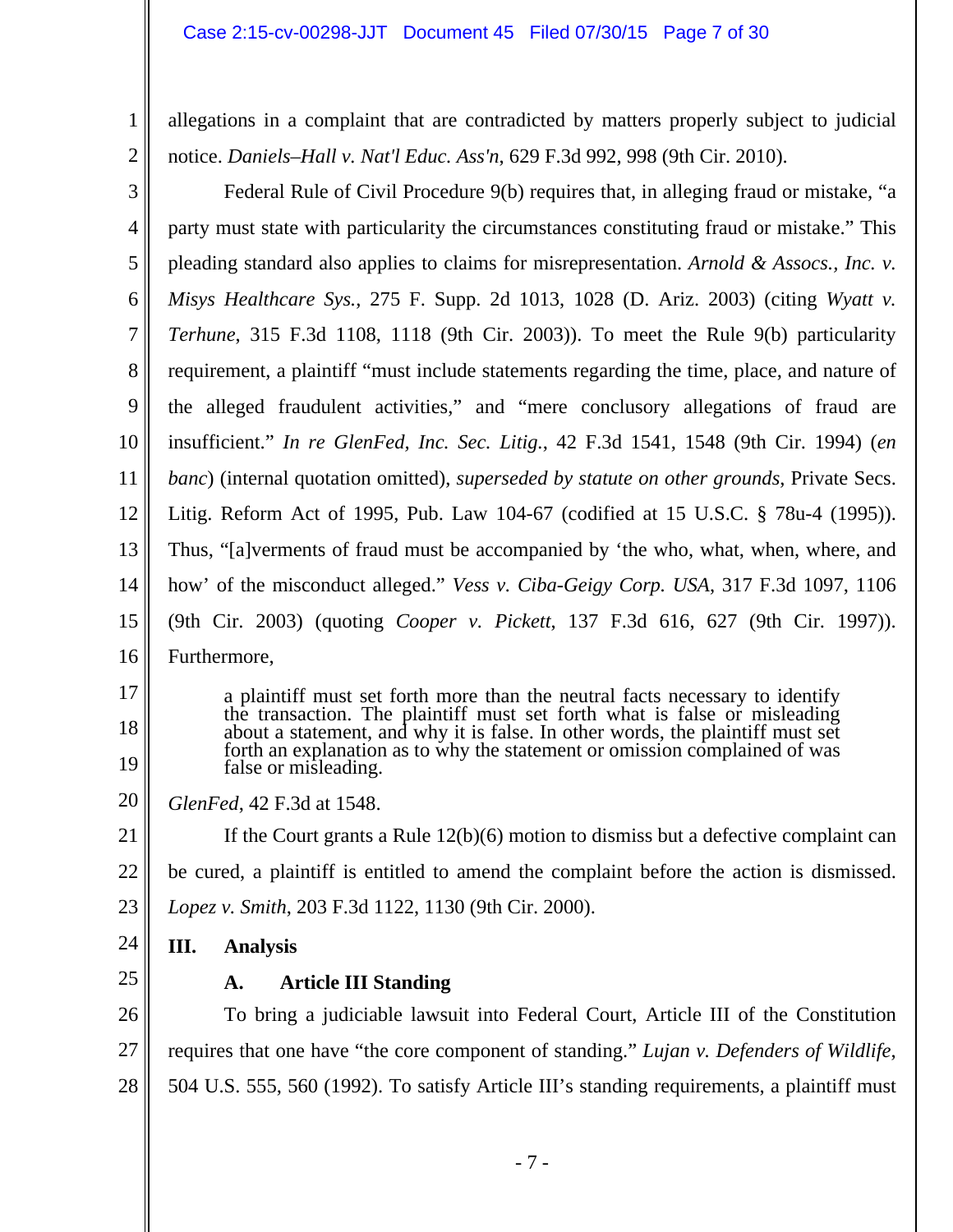#### Case 2:15-cv-00298-JJT Document 45 Filed 07/30/15 Page 8 of 30

show that he suffered a "concrete and particularized" injury that is "fairly traceable to the challenged action of the defendant," and that a favorable decision would likely redress the injury. *Friends of the Earth, Inc. v. Laidlaw Environmental Servs. (TOC), Inc.*, 528 U.S. 167, 180 (2000). In the complaint, the plaintiff must "alleg[e] specific facts sufficient" to establish standing. *Schmier v. U.S. Court of Appeals for Ninth Circuit*, 279 F.3d 817, 821 (9th Cir. 2002). Accordingly, courts should dismiss a plaintiff's complaint if he has failed to provide facts sufficient to establish standing. *See, e.g., Chandler v. State Farm Mut. Auto. Ins. Co.*, 598 F.3d 1115, 1123 (9th Cir. 2010).

9 10 11 12 13 14 15 16 17 18 19 Defendants challenge the second prong of Plaintiff's standing in this case, arguing that Plaintiff fails to allege facts to show that his injury is traceable to an action (or actions) by the Defendants. (Vemma Mot. at 12.) Defendants' argument breaks down into two parts. First, Defendants contend that Plaintiff cannot trace his initial purchase of Vemma Products directly to any of Defendants' representations about the product because Defendants did not make any of the alleged representations until after Plaintiff initially purchased the products. (Vemma Mot. at 13-14.) Second, Defendants argue that the additional misrepresentations that Plaintiff relied upon—*i.e.*, disease testimonials are not the actions of Defendants, but rather independent distributors and customers. (Vemma Mot. at 14.) Thus, the contention is that Plaintiff cannot trace any injury resulting from these representations to Defendants.

20

1

2

3

4

5

6

7

8

## **1. Defendants' Actions**

21 22 23 24 25 26 27 28 In support of the argument that Plaintiff could not have relied on any of the alleged representations by Defendants until after 2008, Defendants attach a litany of evidence to its Motion to Dismiss. (Tengan Decl., Exs. B–C.) Defendants are correct that courts in this Circuit have acknowledged the possibility that a plaintiff may not have Article III standing in a case concerning false advertising when a plaintiff does not actually view the advertisement. *See Brazil v. Dole Food. Co.*, No. 12-CV-01831-LHK, 2013 WL 5312418, at \*8 (N.D. Cal. Sept. 23, 2013). However, it is inappropriate for the Court to consider the veracity of Defendants' evidence at the motion to dismiss stage.

- 8 -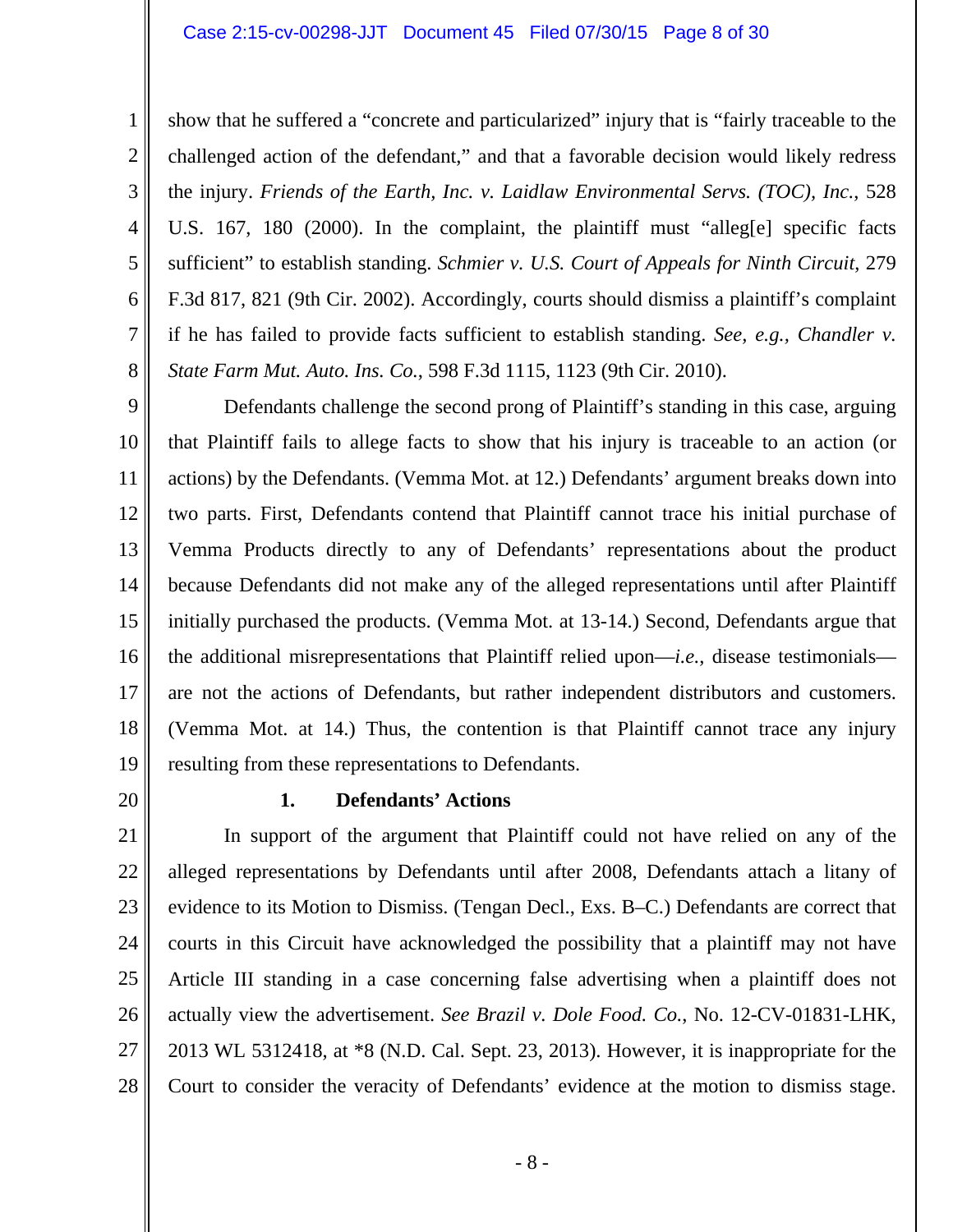Instead, the Court may only consider any material in the Complaint, any attached exhibits, or matters that are properly judicially noticed. *See Mir*, 844 F.2d at 649. Plaintiff alleges that, prior to purchasing any Vemma Product, he saw and relied upon the very advertisements and labeling that Defendants claim did not exist at the time. (Compl. ¶¶ 2, 11, 18-36.) For the purpose of the motion to dismiss, Plaintiff's allegations are sufficient.

6

1

2

3

4

5

# **2. Actions of Vemma Distributors and Customers**

7 8 9 10 11 12 13 14 15 16 17 18 19 Vemma additionally argues that it is not liable for any action by a distributor. (Vemma Mot. at 14.) Generally, an employer is not liable for the acts of an independent contractor. *Sanabria v. Aguero-Borges*, 986 N.Y.S.2d 553, 553 (App. Div. 2014). The rationale behind absolving an employer of any liability is the "premise that one who employs an independent contractor has no right to control the manner in which the work is to be done." *Berger v. Dykstra*, 610 N.Y.S.2d 401, 402 (App. Div. 1994). Thus, one factor critical to making an agency determination is the level of "[c]ontrol of the method and means by which the work is to be done" by the alleged master. *Id.* Other factors include the method of compensation, the right to terminate the contract, and the obligation to provide supplies and materials. *Szabados v. Quinn*, 548 N.Y.S.2d 442, 443 (App. Div. 1989). Although the factfinder should consider the presence of a contract designating a party as an independent contractor, the presence of such a contract is not dispositive to a determination on the issue. *Sanabria*, 986 N.Y.S.2d at 553.

20 21 22 23 24 25 Some of Plaintiff's allegations weigh in favor of a finding that the distributors are independent contractors. Vemma does not set the distributors' working hours or sales goals. Distributors may sell the products where they want, when they want, to whom they want, and at what price they want. Further, Vemma's distributor contract specifies that each distributor is an independent contractor rather than an employee.<sup>1</sup> (Vemma Reply at 15; Doc. 17-3.) On the other hand, each distributor receives a Vemma Distributor Manual

- 26
- 27

 $\overline{a}$ 

<sup>&</sup>lt;sup>1</sup> As the distributor contract is "incorporated by reference" into the Complaint, the Court may consider the contents of the document for the purposes of the Motion to Dismiss. *See United States v. Ritchie*, 342 F.3d 903, 908 (9th Cir. 2003).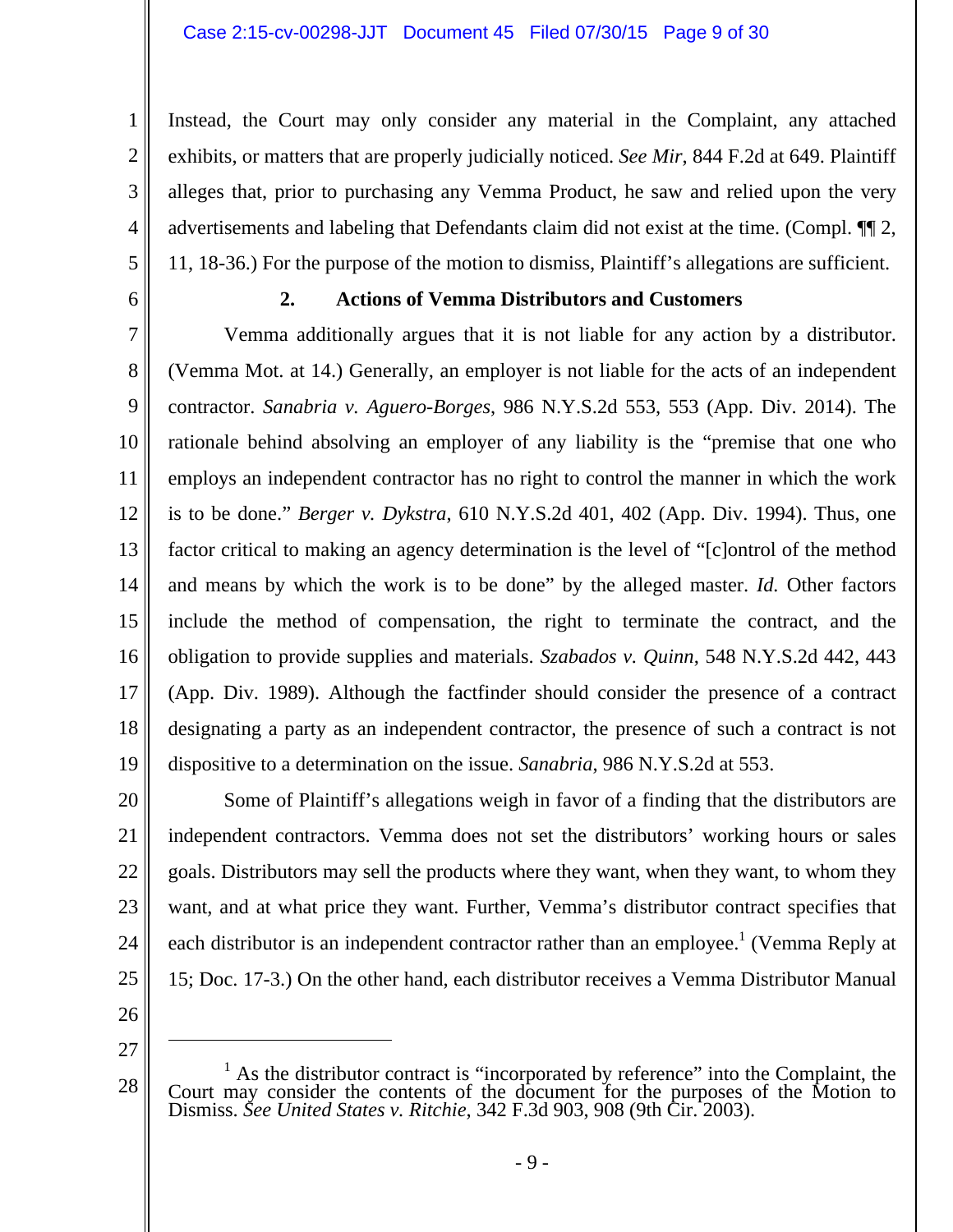that encourages the use of websites compiling Vemma testimonials.<sup>2</sup> (Compl  $\P$  96-101.) Vemma also provides the distributors with Vemma branded mobile and web based applications to aid in selling the products. Perhaps most telling, Vemma's contract requires that every distributor obtain pre-approval from Vemma prior to using any piece of advertising, including testimonials. (Compl. ¶ 88.)

6 7 8 9 10 11 12 13 14 15 16 17 Vemma argues that these rights confer upon them a mere supervisory power and do not support the inference that the distributors are Vemma's agents. (Vemma Reply at 9.) In support, Vemma points to a litany of cases where similar supervisory power did not create a question of fact regarding an agency relationship. (Vemma Reply at 9.) However, in none of these cases did the defendant have supervisory power over the acts directly at issue, and the agency determination was only relevant to employment law claims. *See Murray v. Principal Fin. Grp.*, *Inc.*, 613 F.3d 943 (9th Cir. 2010) (Title VII claim); *Weary v. Cochran*, 377 F.3d 522 (6th Cir. 2004) (Age Discrimination in Employment Act (ADEA) claim); *Schwieger v. Farm Bureau Ins. Co. of* NE, 207 F.3d 480 (8th Cir. 2000) (Title VII claim); *Oestman v. Nat'l Farmers Union Ins. Co.*, 958 F.2d 303 (10th Cir 1992) (ADEA claim); *Hennighan v. Insphere Ins. Solutions, Inc.*, 38 F. Supp. 3d 1083 (N.D. Cal. 2014) (state law employment claims).

18 19 20 21 22 23 Plaintiff's allegations in this case are not merely that Vemma should be liable for one outlying act of a distributor, but rather that Vemma has systematically sanctioned the use of illegal sales tactics. Vemma cannot escape potential liability for particular advertising tactics if Vemma's contract with its distributors explicitly requires that distributors clear any advertising with Vemma before using it. Due to the scale of Plaintiff's allegations, at least two possibilities exist: (1) Vemma directly authorized the

24

 $\overline{a}$ 

1

2

3

4

5

<sup>26</sup>  27 28 <sup>2</sup> Plaintiff alleges that distributors Tom and Bethany Alkazin developed the original distributor manual with the encouragement and support of Vemma. (Compl.  $\P$ 96). Vemma then incorporated the manual into a Vemma Action alleges is virtually identical to the Alkazin manual. (Compl. ¶¶ 97-98.) Although Vemma argues that Plaintiff conflates the Alkazin manual and Vemma's actual distributor manual, (Vemma Reply at 10), the Court construes Plaintiff's allegations as true and treats the manuals as identical for the purpose of the Motion to Dismiss. *See Smith*, 84 treats the manuals as identical for the purpose of the Motion to Dismiss. See Smith, 84 F.3d at 1217.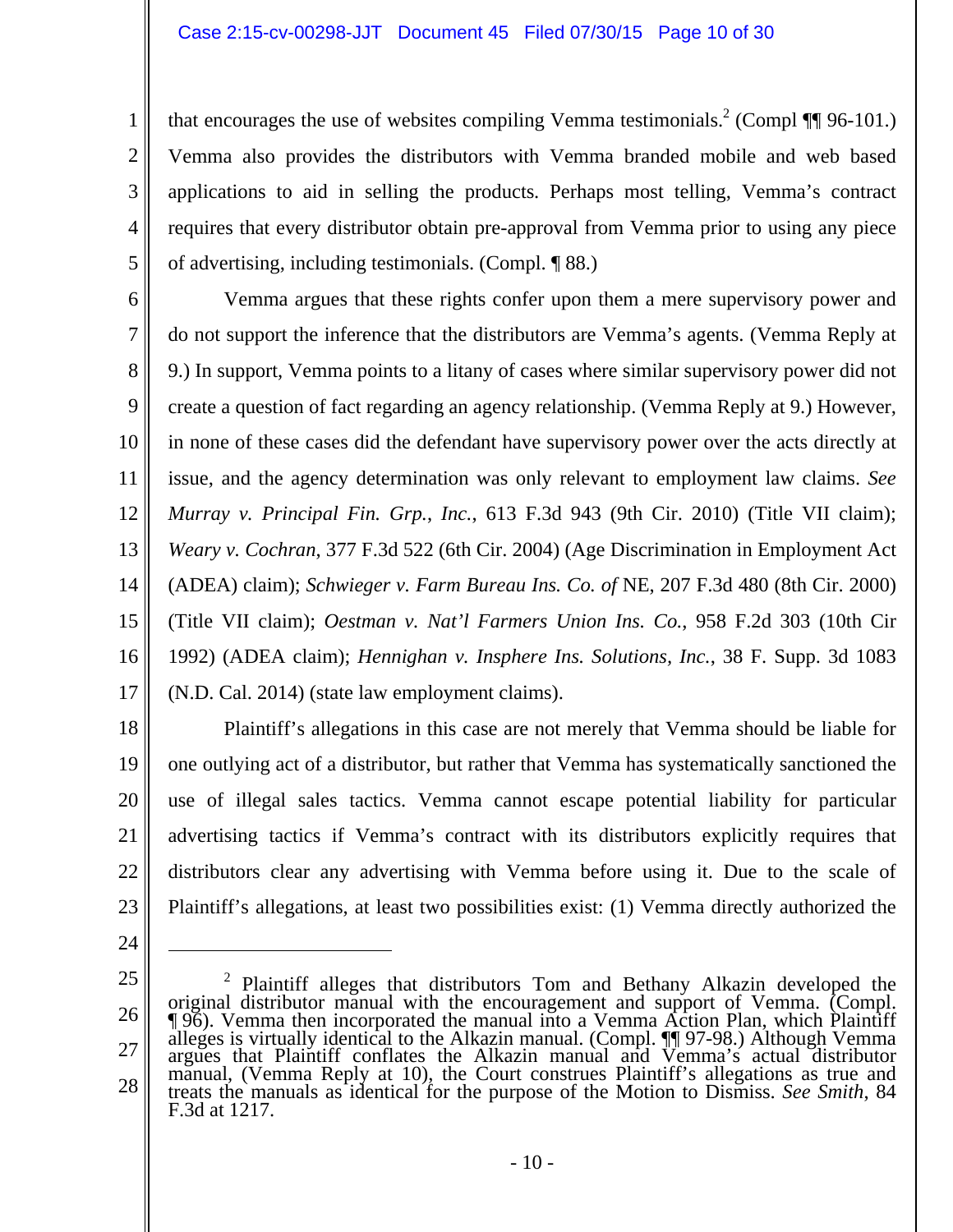use of the health and disease testimonials by their distributors; or (2) Vemma has looked the other way while their distributors make these claims. Neither is sufficient to shield Vemma from potential liability for those claims. Thus, Plaintiff sufficiently pleads facts to infer an agency relationship between Vemma and its distributors in the context of Plaintiff's claims against Vemma.

Accordingly, Defendants' motion to dismiss Plaintiff's Complaint in its entirety for failure to satisfy Article III standing requirements is denied.

8

7

1

2

3

4

5

6

# **B. Preemption of State Law Claims**

9 10 11 12 13 14 The Federal Food, Drug and Cosmetic Act (FDCA), 12 U.S.C. 301 *et seq*., as amended by the Nutrition Labeling and Education Act of 1990 (NLEA), grants power to the Food and Drug Administration (FDA) to regulate the labeling of foods and dietary supplements. 21 U.S.C. § 343. In particular, the NLEA imposes the following requirements on those making representations about dietary supplements, such as those allegedly made by the Defendants:

A statement . . . may be made if— $(A)$  the statement . . . describes the role of a nutrient or dietary ingredient intended to affect the structure or functions in humans, characterizes the documented mechanism by which a nutrient or dietary ingredient acts to maintain such structure or function, or describes general well-being from consumption of a nutrient or dietary describes general wentiting from consumption of a nutrient of dietary<br>ingredient, (B) the manufacturer of the dietary supplement has<br>substantiation that such statement is truthful and not misleading, and (C) the statement contains, prominently displayed in boldface type, the following: "This statement has not been evaluated by the Food and Drug Administration. This product is not intended to diagnose, treat, cure, or prevent a

20 21

22

23

24

25

26

27

28

15

16

17

18

19

21 U.S.C. § 343(r)(6). In addition to this regulation, the Act also contains an express preemption provision that prevents individual states from imposing any requirement for the labeling of a structure/function claim that is not identical to the requirements of Section 343(r). 21 U.S.C. § 343-1(a)(5). Thus, if a state law "impose[s] more or inconsistent burdens on manufacturers than the burdens imposed by the FDCA," federal law preempts the state law claim. *Gallagher v. Bayer AG*, No. 14-cv-04601-WHO, 2015 WL 1056480, at  $*4$  (N.D. Cal. Mar. 10, 2015). However, if a plaintiff's claims would not impose additional requirements, but only impose liability in line with the NLEA, federal

- 11 -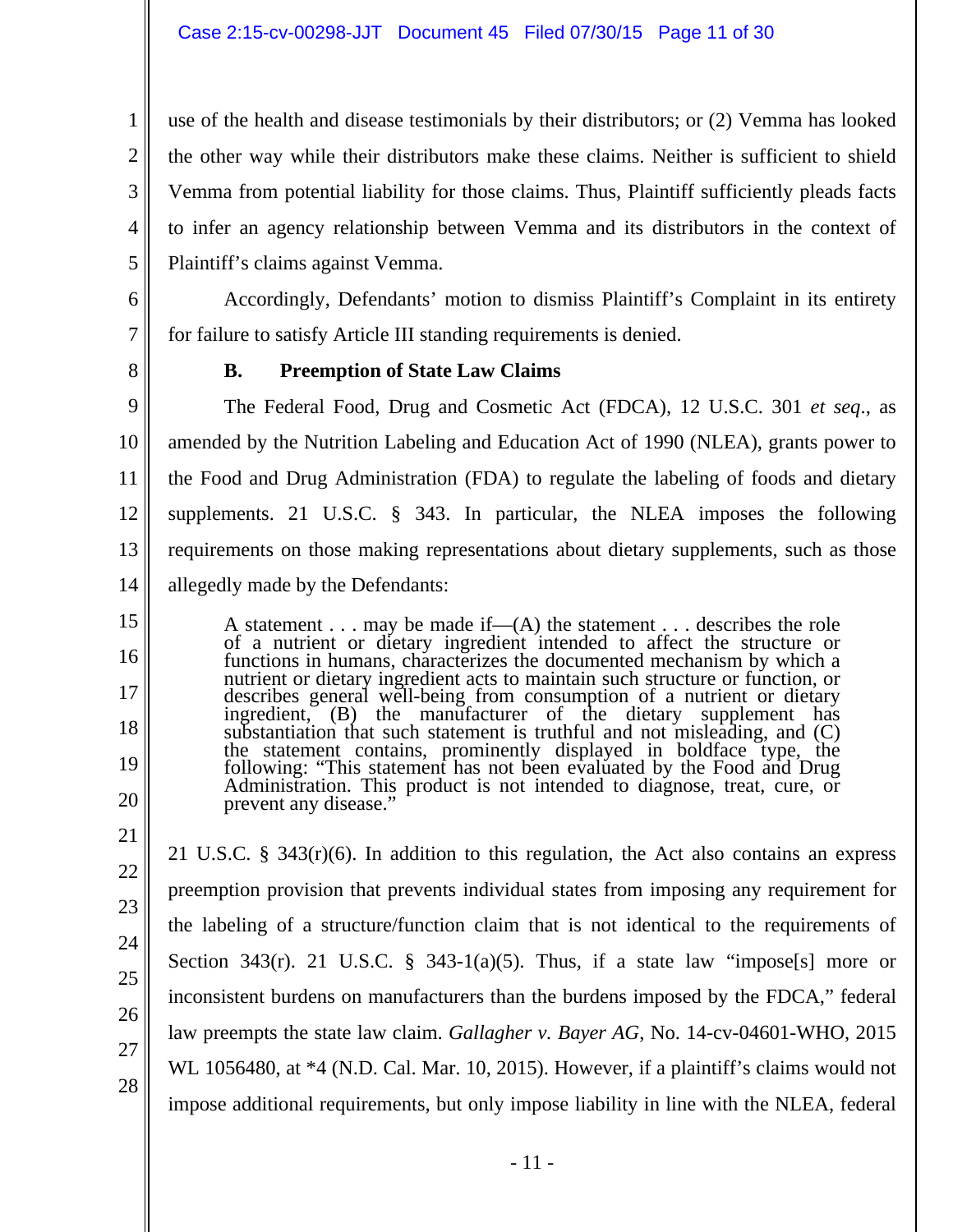law does not preempt the claims. *Id.* Accordingly, federal law does not preempt an allegation under state law that a structure/function claim is false or misleading.<sup>3</sup> *Id.* at  $*7$ . The party asserting that a state law claim is preempted by federal law bears the burden of establishing preemption. *Jimeno v. Mobil Oil Corp.*, 66 F.3d 1514, 1526 n.6 (9th Cir. 1995).

6 7 8 9 10 11 12 13 14 15 16 17 Defendants point to *Trujillo v. Walgreen Co.*, No. 13 CV 1852, 2013 WL 4047717 (N.D. Ill. Aug. 9, 2013), as the case most comparable to Plaintiff's allegations. (Vemma Mot. at 7; Vemma Reply at 3.) At issue in *Trujillo* was a representation on a dietary supplement that "Vitamin E naturally contributes to cardiovascular health." *Trujillo*, 2013 WL 4047717 at \*1. Defendants argue that the *Trujillo* court found any state law claims to be preempted because the plaintiff in that case could not plausibly argue that there was no scientific substantiation for the dietary supplement claim. (Vemma Mot. at 7.) However, in that case, the plaintiff could not make that argument plausibly because she "pled herself out of [c]ourt" by acknowledging and even citing scientific support for the allegedly false representations in her complaint. *Id.* at \*3. Further, the plaintiff's allegations in *Trujillo* were not necessarily inconsistent with the representation made about heart health.4 *Id.* at \*2.

18 19 20 21 22 In contrast, Plaintiff in this case maintains that clinical research supports a finding that Defendants' claims cannot possibly be true. (Compl. ¶¶ 65-69.) Unlike *Trujillo*, Plaintiff has not acknowledged that some research supports Defendants' claims, but instead alleges that the entire universe of research refutes those claims. Additionally, Plaintiff alleges that the substantiation upon which Defendants rely is not substantiation  $\overline{a}$ 

23

1

2

3

4

5

- 24
- 25

26

27 28 <sup>4</sup> The plaintiff's argument in *Trujillo* focused on the fact that studies showed that Vitamin E has little impact on cardiovascular *disease* events; however, that did not lead to an inference that a claim that Vitamin E supports heart *health* was false. *Trujillo*, 2013 WL 4047717 at \*2.

<sup>&</sup>lt;sup>3</sup> Defendants argue that the *Gallagher* court's preemption analysis supports Defendants' argument that the NLEA should preempt Plaintiff's claims, (Vemma Reply at 4); however, the court in *Gallagher* preempted the plai statements were disease claims, as the statements were clearly structure/function statements. *Gallagher*, 2015 WL 1056480 at \*6-7. Not preempted was the plaintiff's allegation that the structure/disease statement was literally false. *Id.* at \*8-9.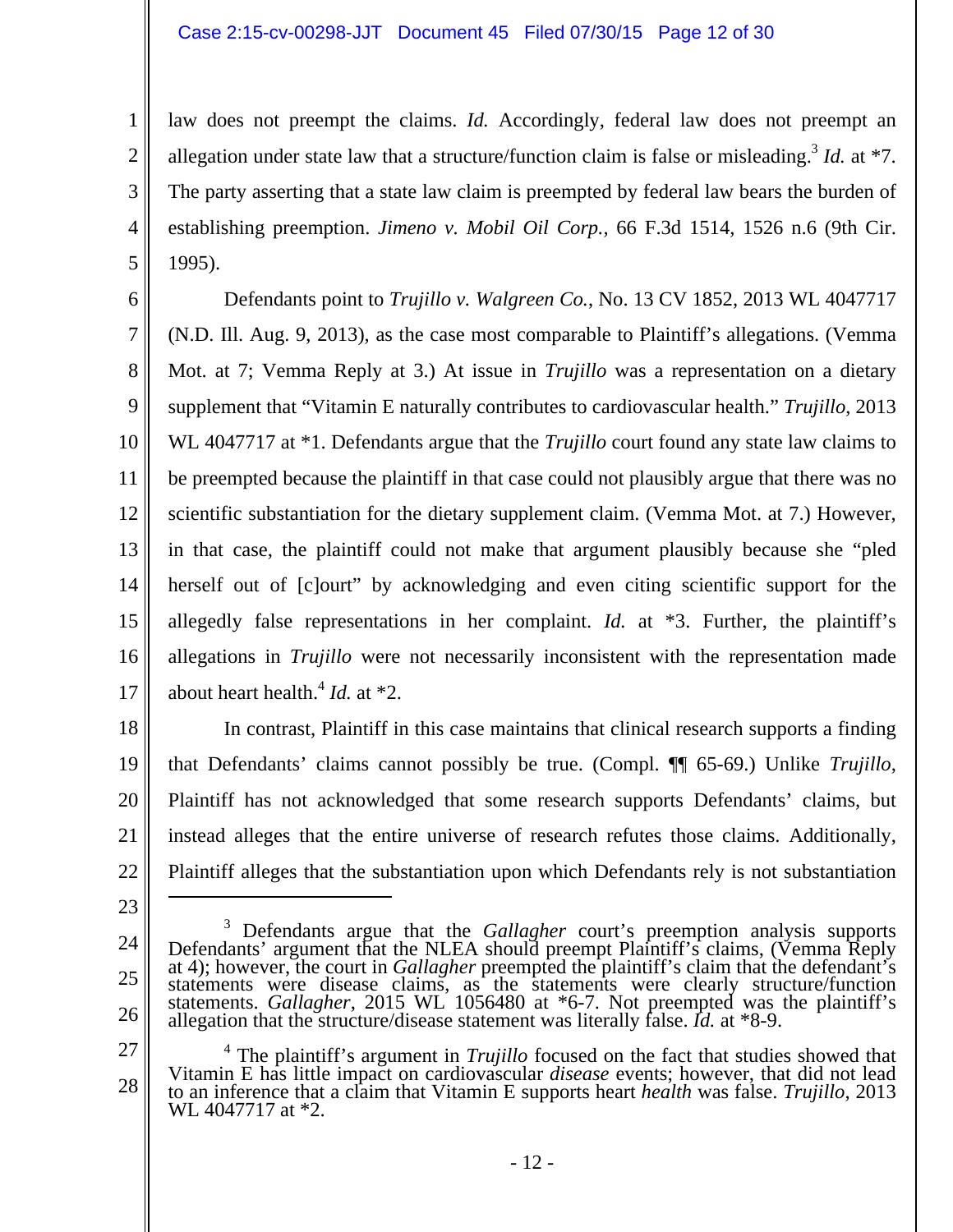at all and does not support Defendants' representations. (Compl. ¶¶ 37-59.) Thus, it is unclear how Plaintiff's state law claims would impose any requirements other than what the Act already requires. Plaintiff's allegations merely suggest that Defendants have no substantiation and that the representations are entirely false. Whether the scientific evidence actually supports Plaintiff's allegations is a factual issue inappropriate for decision at the motion to dismiss stage. At this point, Defendants have not met their burden to show that Plaintiff's claims are preempted.

 Accordingly, the Court denies Defendants' motion to dismiss Plaintiff's state law claims on preemption grounds.

10

1

2

3

4

5

6

7

8

9

## **C. Count I: Magnuson-Moss Warranty Act**

11 12 13 14 15 16 17 Vemma requests that the Court dismiss Plaintiff's Magnuson Moss Warranty Act ("MMWA") claims because the statements found on Vemma products do not assert that the products are either defect free or will meet a specified level of performance over a specified period of time. (Vemma Mot. at 4.) Vemma further argues that even if the statement that the products "increase ORAC blood levels for 6 hours after intake" is a written warranty for the purpose of the Act, Plaintiff has not pled facts sufficient to plausibly show that this is false. (Vemma Reply at 3.)

18 19 20 21 22 23 24 25 The MMWA applies to warranties that specify that a product is either (1) defect free or (2) will meet a specified level of performance over a specified period of time. 15 U.S.C. § 2301(6)(A). A mere product description, however, does not constitute a written warranty under the MMWA. *Anderson v. Jamba Juice Co.*, 888 F. Supp. 2d 1000, 1004 (N.D. Cal. 2012) (finding that the labeling "All Natural" is not a written warranty). Thus, a written warranty must specify that the product is either defect free or will perform over a specified period of time to fall under the scope of the Act. *See Viggiano v. Hansen Natural Corp.*, 944 F. Supp. 2d 877, 898 (C.D. Cal. 2013).

26 27 28 Vemma's alleged representation that the products would "increase[] ORAC blood levels for 6 hours after intake" is a guarantee that promises a specified level of performance—increased ORAC levels—over a period of time—six hours. Thus, this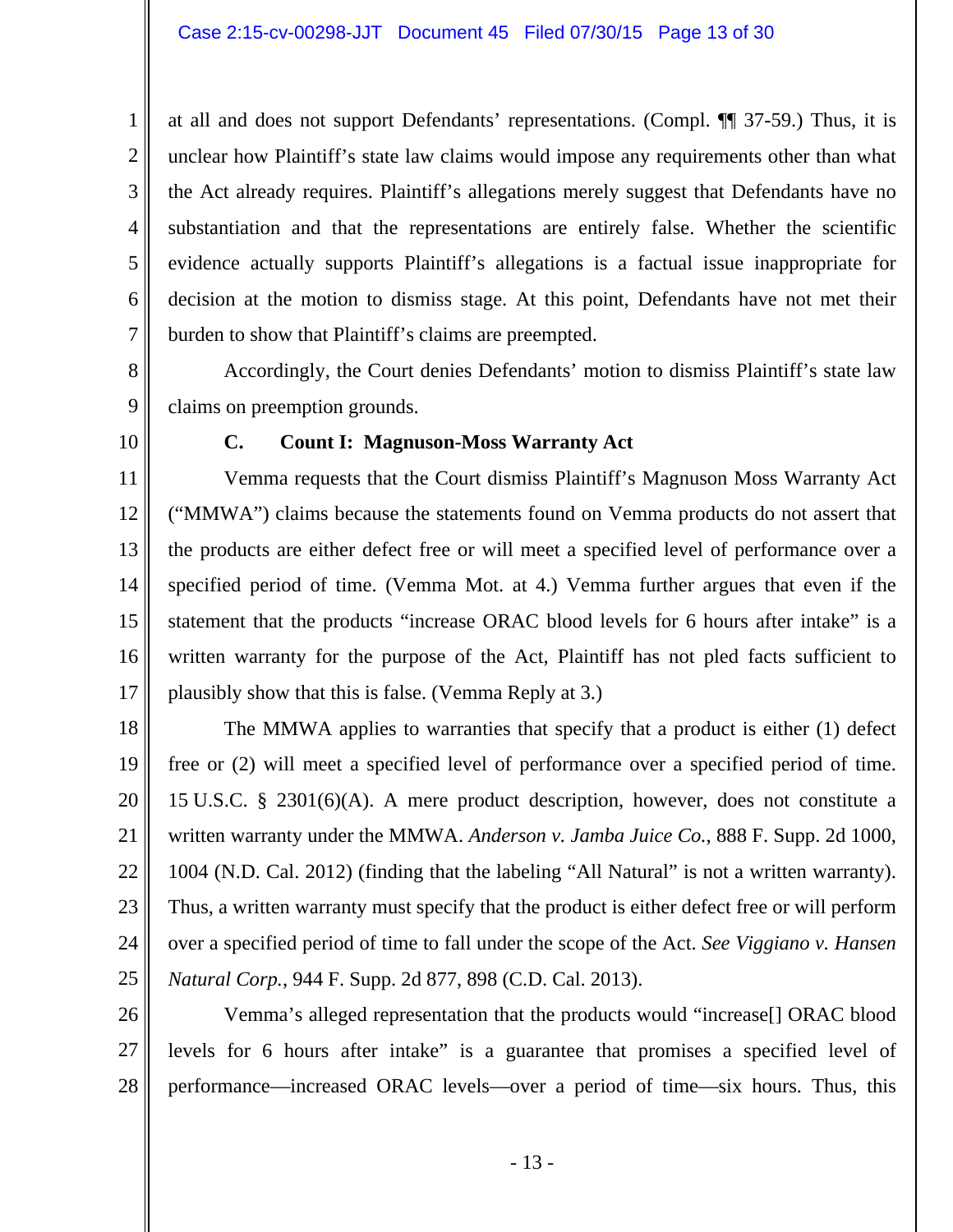#### Case 2:15-cv-00298-JJT Document 45 Filed 07/30/15 Page 14 of 30

1 2 3 4 5 6 7 8 9 10 11 12 claim fits within the MMWA. Plaintiff, however, seemingly argues that Vemma's representation that the products are "clinically proven" is inextricably linked to Vemma's claim about ORAC levels. (Compl. ¶ 136; Resp. to Vemma Mot. at 15.) Plaintiff essentially contends that Vemma has made two separate false allegations, both of which should fall under the MMWA: 1) that the products will increase ORAC levels over six hours; and 2) that clinical proof shows that the products increase ORAC levels over six hours. These, however, are separate warranties for the purpose of examining Plaintiff's MMWA claim. The representation that clinical proof exists guarantees neither "a specified level of performance," nor a period of time that performance would occur. Instead, this is a product description—like "All Natural"—indicating that the product was indeed studied. Thus, Plaintiff may not pursue a claim under the MMWA that Vemma's representation that the products were studied was false.

13 14 15 16 17 18 19 20 21 22 23 24 25 26 27 28 Turning to the sufficiency of Plaintiff's factual allegations, Plaintiff alleges that "the consensus of published research confirms that [the increase in ORAC level for 6 hours is] false." (Compl. ¶ 136.) However, this barebones allegation does not move the claim to a level of plausibility. While Plaintiff does point to established research by the United States Department of Agriculture (USDA), these studies do not address heightened ORAC levels. Plaintiff alleges that because the USDA "has established that ORAC values have absolutely no relation to human health and a manufacturer's use of such claims is highly misleading," any of Vemma's representations concerning ORAC levels are false. (Compl. ¶ 36.) While this could be probative to a determination that a high ORAC level has no relation to health, it could not plausibly prove that Vemma's products do not actually raise ORAC levels for six hours. Plaintiff reiterates similar allegations throughout the Complaint, claiming that ORAC values do not correlate to beneficial health effects. (Compl. ¶¶ 60-64.) Plaintiff also alleges that the USDA removed an ORAC database from its website because companies were abusing the database to suggest that high ORAC values supported health claims. (Compl. ¶ 62.) Again, even if true, these allegations do not plausibly show that Vemma's representation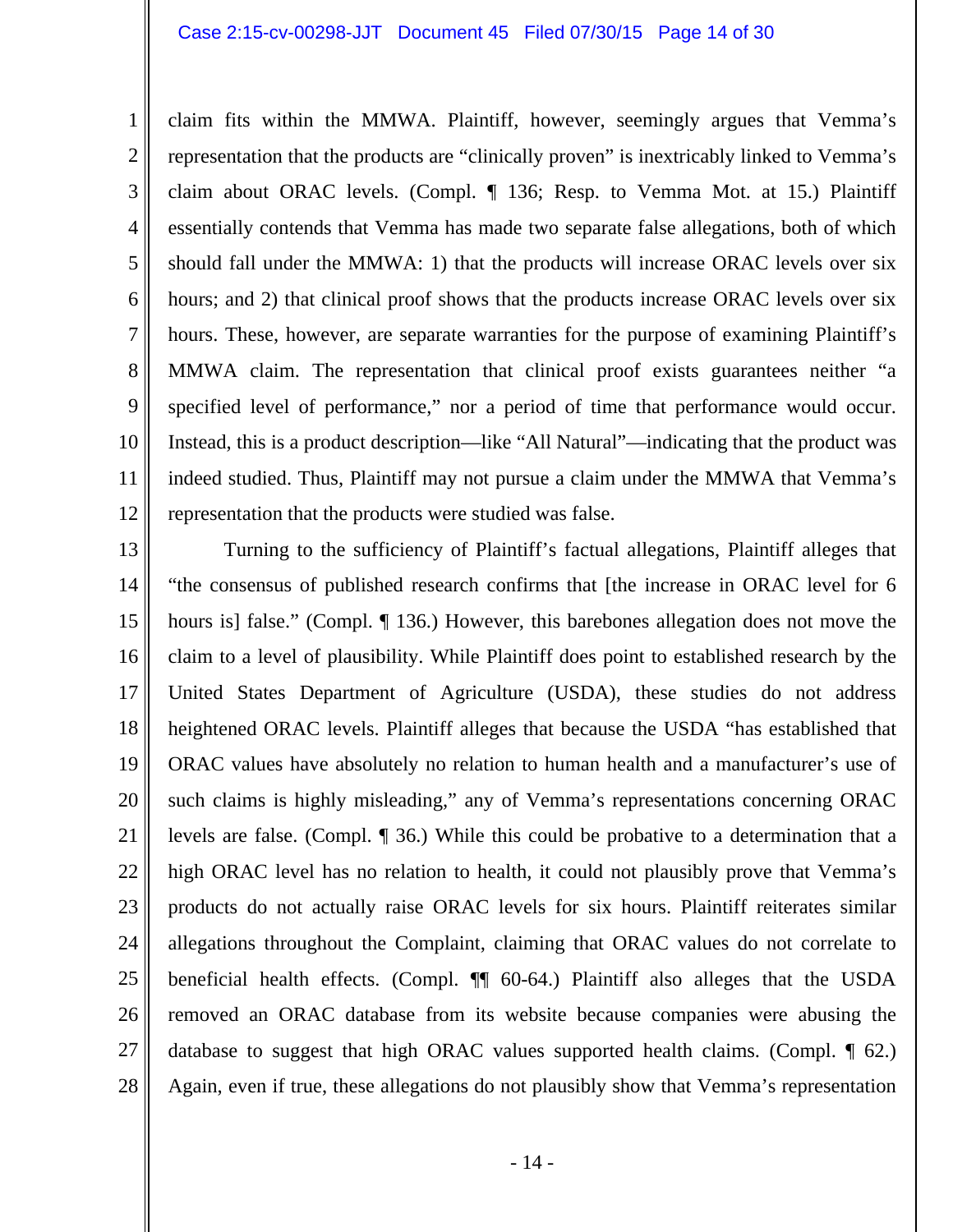is false. In fact, none of the research cited by Plaintiff in the Complaint addresses whether Vemma's products actually raise or do not raise ORAC levels.

3 4 5 6 7 8 9 10 11 12 13 14 Plaintiff goes on to attack the validity of Vemma's Bioavailability Study, which Vemma used to support claims about an increase in ORAC values. (Compl. ¶¶ 56-59.) Plaintiff alleges that the study was "fundamentally flawed" because it failed to use an adequate sample size and disregarded inadequate samples. (Compl. ¶ 59.) Plaintiff's allegation, if true, would prove too much. While Plaintiff indicates that several participants in the study showed no results, his allegations also support the fact that some participants did produce results. At best, Plaintiff has alleged facts sufficient to show that no conclusive evidence exists to prove either the truth or the falsity of the representation that Vemma's products increase ORAC levels for six hours. Plaintiff's allegations are insufficient to state a claim. Accordingly, the Court dismisses Plaintiff's MMWA claim. Because Plaintiff may be able to cure the defects in this claim by amendment, the Court dismisses the claim without prejudice. *See Lopez*, 203 F.3d at 1130.

15

1

2

# **D. Count IV: Breach of Express Warranty**

16 17 18 19 20 21 22 23 24 25 26 27 28 Vemma requests that the Court dismiss Plaintiff's breach of express warranty claim for failure to state a claim because privity is required in such a claim under New York law. The case law cited by Plaintiff and Vemma on this issue is conflicting. In support of the Motion to Dismiss, Vemma cites to *Koenig v. Boulder Brands, Inc.*, 995 F. Supp. 2d 274 (S.D.N.Y 2014), and *Ebin v. Kangadis Food Inc.*, No. 13 CIV 2311 JSR, 2013 WL 6504547 (S.D.N.Y. Dec. 11, 2013). Interpreting New York law, the court in both cases dismissed a breach of express warranty claim, stating that privity is required when a plaintiff pleads only economic injury. *Koenig,* 995 F. Supp. 2d at 290; *Ebin*, 2013 WL 6504547 at \*6. In opposition, Plaintiff points to *Goldemberg v. Johnson & Johnson Consumer Cos., Inc.*, 8 F. Supp. 3d 467 (S.D.N.Y. 2014). In *Goldemberg*, which the court decided two months after *Koenig*, the court ruled that a purchaser could bring a breach of express warranty claim against a product manufacturer from whom the buyer did not directly purchase the product. *Goldemberg*, 8 F. Supp. 3d at 482. Specifically, the court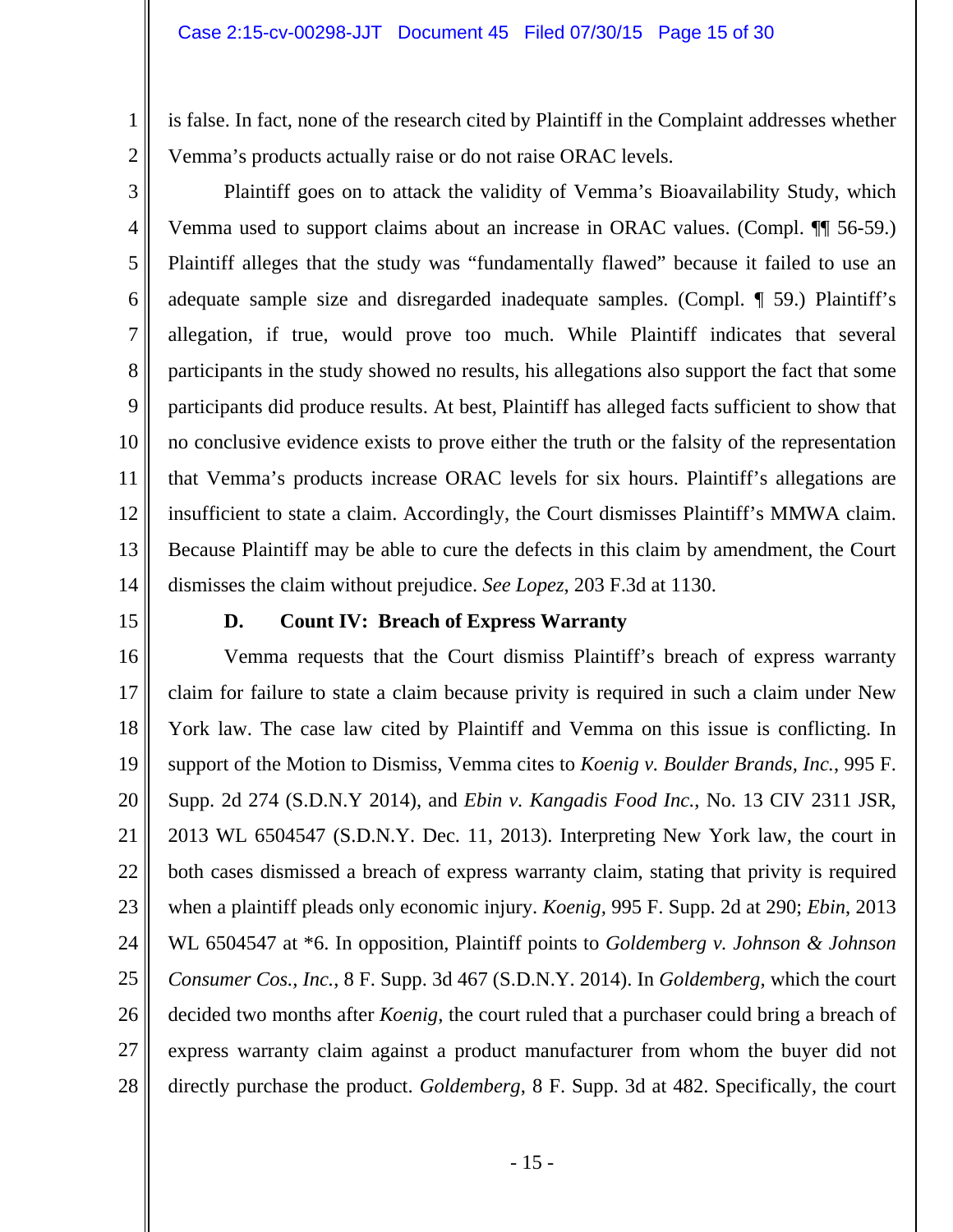pointed to the fact that an express warranty may include representations made in the manufacturer's ads or sales material that a buyer might rely on. *Id.*

3 4 5 6 7 8 9 10 11 12 13 14 15 16 17 18 19 Vemma attempts to distinguish Plaintiff's contentions, arguing that New York's Uniform Commercial Code (UCC) superseded *Randy Knitwear, Inc. v. American Cyanamid Co.*, 181 N.E.2d 399 (N.Y. 1962), a case upon which *Goldemberg* relies. (Vemma Reply at 7); *see Ebin*, 2013 WL 6504547 at \*6. Vemma is correct that some cases interpreting New York law have indicated that New York's implementation of the UCC supersedes *Randy Knitwear*. *See, e.g.*, *Koenig*, 995 F. Supp. 2d at 290; *Ebin,* 2013 WL 6504547 at  $*6$ . However, this Court is not persuaded by Vemma's argument for two reasons. First, recent cases interpreting New York law—including one Plaintiff does not cite—have allowed breach of express warranty claims to move forward despite a lack of privity between the plaintiff and the defendant. *See, e.g.*, *Weisblum v. Prophase Labs, Inc.*, No. 14-CV-3587, 2015 WL 738112, at \*10 (S.D.N.Y. Feb. 20, 2015); *Goldemberg*, 8 F. Supp. 3d at 482. Secondly, an annotation to the particular statute that Plaintiff cites in support of its argument indicates that "[i]n no way is the Code intended to limit the . . . expansion of the manufacturer's liability as in *Randy Knitwear v. American Cyanamid Co.*, 11 N.Y.2d 5, 181 N.E.2d 399 (1962)." N.Y. U.C.C. § 2-318 New York annots. Thus, it appears privity is not required for Plaintiff to state a claim for breach of express warranty under New York law.

20 21 Accordingly, the Court denies Vemma's motion to dismiss Plaintiff's claim for breach of express warranty.

22

1

2

# **E. Count V: Unjust Enrichment**

23 24 25 26 Next, Vemma moves to dismiss Plaintiff's unjust enrichment claim, arguing that the claim duplicates Plaintiff's false advertising, breach of warranty, and misrepresentation claims. Thus, Vemma argues that New York law bars the unjust enrichment claim. (Vemma Mot. at 11.)

27 28 Under New York law, a plaintiff stating a claim for unjust enrichment must allege that " $(1)$  the defendant was enriched,  $(2)$  at the expense of the plaintiff, and  $(3)$ ... it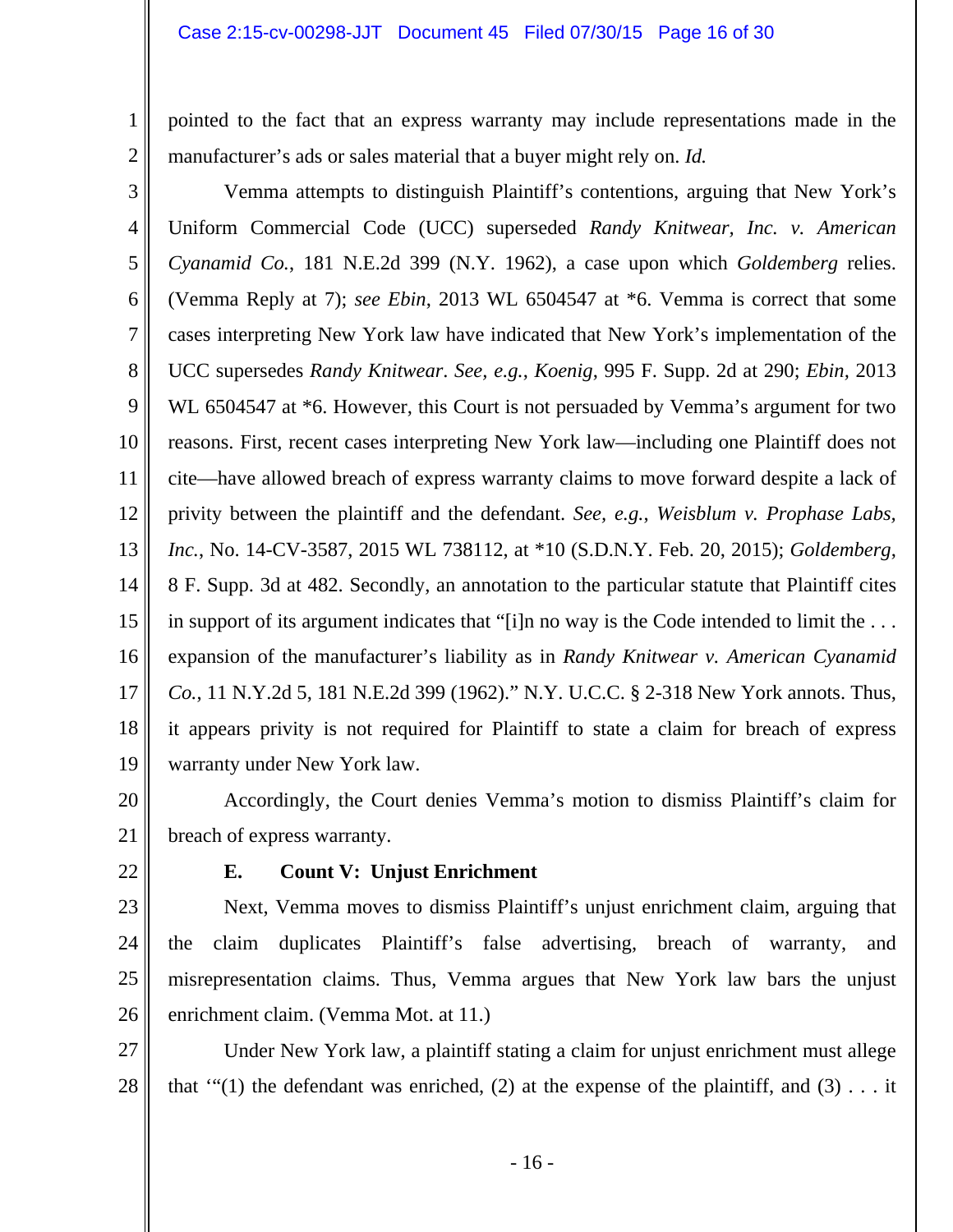#### Case 2:15-cv-00298-JJT Document 45 Filed 07/30/15 Page 17 of 30

would be inequitable to permit the defendant to retain that which is claimed by the plaintiff."' *Koenig*, 995 F. Supp. 2d at 290 (quoting *Baron v. Pfizer, Inc.*, 840 N.Y.S.2d 445, 448 (App. Div. 2007)). However, "an unjust enrichment claim is not available where it simply duplicates, or replaces, a conventional contract or tort claim." *Corsello v. Verzion N.Y., Inc.*, 967 N.E.2d 1177, 1186 (N.Y. 2012). Accordingly, in New York, an unjust enrichment claim is available "only in unusual situations when . . . the defendant has not breached a contract nor committed a recognized tort" but it would be equitable for the defendant to repay the benefit received. *Id.* 

9 10 11 12 13 14 15 16 17 18 19 20 21 22 23 24 Here, Plaintiff alleges that he purchased Vemma's product on the basis of Vemma's representations about the results of clinical studies and the product's ability to cure or aid diseases. (Compl. ¶ 11.) He further alleges that Vemma retained the benefits of those purchases. (Compl. ¶ 180.) To the extent that Plaintiff's unjust enrichment claim depends on Vemma's representations about its clinical studies and the efficacy of the products, the unjust enrichment claim merely duplicates Plaintiff's other claims. Should those claims later fail, Plaintiff's unjust enrichment claim cannot correct the defect. *See Koenig*, 995 F. Supp. 2d at 291. Also at issue are the Vemma distributors' representations that the products can aid or cure diseases. Should a factfinder find Vemma liable for those representations, then Plaintiff's unjust enrichment claim is duplicative and again fails. However, if Vemma is not liable for the actions of the distributors, a factfinder may find that it would be inequitable under a theory of unjust enrichment for Vemma to retain revenue gained from the sale of Vemma products to the public using allegedly false representations, even if Vemma itself is not responsible for those representations. In that instance, Plaintiff's unjust enrichment claim would not be duplicative of Plaintiff's other claims.

25 26 27 Accordingly, Vemma's motion to dismiss Plaintiff's unjust enrichment claim is granted in part and denied in part. Plaintiff's claim survives only to the extent that Vemma is not found liable for the representations of its distributors.

28

1

2

3

4

5

6

7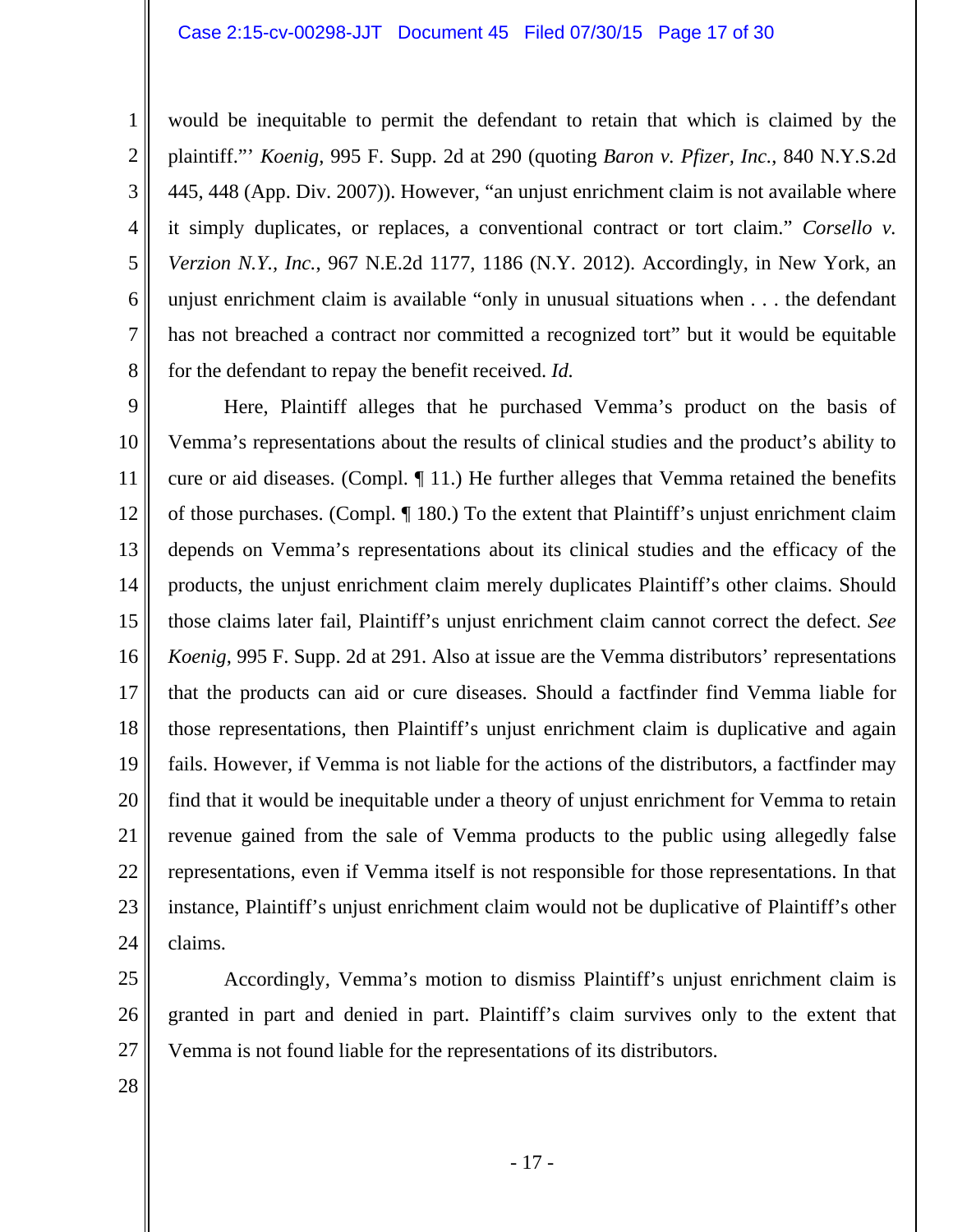1 2

3

4

# **F. Count VI: Negligent Misrepresentation**

 Vemma moves to dismiss Plaintiff's negligent misrepresentation claim for failure to state a claim. (Vemma Mot. at 10.) Defendants contend that Plaintiff fails to allege sufficient facts to establish a special relationship under New York law. The Court agrees.

5 6 7 8 9 10 11 12 13 14 15 16 17 18 19 20 21 22 A plaintiff bringing a claim for negligent misrepresentation "must show either privity of contract between the plaintiff and the defendant or a relationship 'so close as to approach that of privity.'" *Sykes v. RFD Third Ave. 1 Assocs, LLC*, 938 N.E.2d 325, 372 (N.Y. 2010) (citations omitted). A "buyer-seller relationship" between two parties is typically not enough to "entail the degree of trust" for a negligent misrepresentation claim. *See Accusystems, Inc. v. Honeywell Info. Sys., Inc.*, 580 F. Supp. 474, 481 (S.D.N.Y. 1984). To establish a special relationship short of privity, the defendant must have been aware that the misrepresented material would be used for a particular purpose or purposes "in the furtherance of which a known party or parties [were] intended to rely," and there must have been conduct on behalf of the defendant linking them to that party or parties, evincing an "understanding of that party or parties' reliance." *Credit Alliance Corp. v. Arthur Andersen & Co.*, 483 N.E.2d 110, 118 (N.Y. 1985). Merely knowing that *some* party, or a party from a particular class, might rely on a misrepresentation is not sufficient to satisfy the test. *Sykes*, 938 N.E.2d at 373 ("The words 'known party or parties' . . . mean what they say."); *see also Westpac Banking Corp v. Deschamps*, 484 N.E.2d 1351, 1352-53 (N.Y. 1985) (finding that the defendant's knowledge of a class of "potential bridge lenders" did not imply that it knew the particular lender would rely).

23

24 25 26 27 28 Plaintiff in this case has not alleged any facts to indicate that Vemma had any knowledge of his existence or the particular likelihood that Plaintiff would rely on any representations by Vemma. At best, Plaintiff has merely alleged that Vemma made representations that it knew *some* party might rely upon. Further, even if Vemma may be held liable for the actions of its distributors, Plaintiff has still not pled sufficient details to establish the relationship necessary to bring a claim of negligent misrepresentation. In the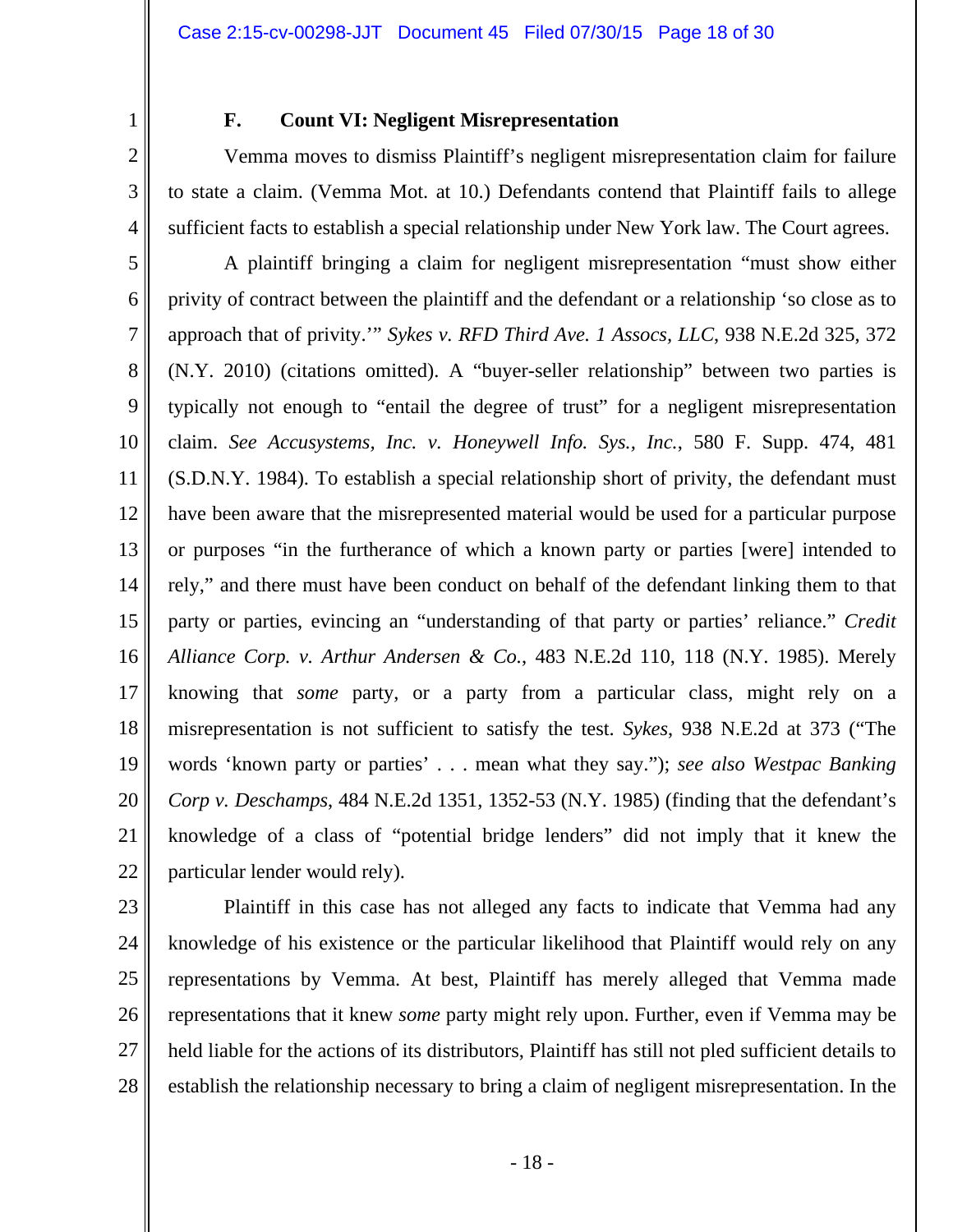Complaint, Plaintiff merely alleges that he "purchased the products in person from one of Defendants' employees in New York." (Compl. ¶ 11.) These allegations do not lead to any inference that this was anything more than an arm's length, buyer-seller relationship. *See Accusystems, Inc.*, 580 F. Supp. at 481; *Amusement Indus., Inc. v. Stern*, 786 F. Supp. 2d 758, 779 (S.D.N.Y. 2011). Accordingly, these allegations are insufficient to bring a negligent misrepresentation claim because Plaintiff fails to plead facts to establish a special relationship with Vemma.

 Accordingly, the Court grants Vemma's motion to dismiss Plaintiff's claim of negligent misrepresentation. The Court dismisses Plaintiff's claim without prejudice. *See Lopez*, 203 F.3d at 1130.

11

10

1

2

3

4

5

6

7

8

9

# **G. Counts VI-VII: Negligent Misrepresentation and Fraud**

12 13 14 15 16 17 18 19 In the alternative, Vemma moves for the dismissal of Plaintiff's negligent misrepresentation claim, as well as Plaintiff's fraud claim, for failure to satisfy the Rule 9(b) pleading standard. (Vemma Mot. at 3.) The pleading standard under Rule 9(b) for both claims is identical. *See Arnold & Assocs., Inc.*, 275 F. Supp. 2d at 1028. Courts have dismissed fraud claims under Rule 9(b) when a plaintiff fails to specify what the contents of an advertisement specifically stated, when he was "exposed to them," and "which ones he found material." *See, e.g., Kearns v. Ford Motor Co*., 567 F.3d 1120, 1126 (9th Cir. 2009).

20 21 22 23 24 25 26 27 28 Again, the Court finds it necessary to distinguish between alleged representations Vemma made directly and those alleged representations made by Vemma's distributors and customers. In the first set of allegations, Plaintiff pleads the "who" by identifying Vemma Nutrition, Boreyko, and Dr. Wang. Plaintiff satisfies that "what" and "when" provisions by listing the Vemma Products at issue and the time period, 2008 to 2011, during which Plaintiff viewed the representations and purchased the products. (Compl. ¶¶ 1, 11.) Plaintiff alleges where he viewed the representations, stating that he viewed the products' labeling and Vemma's advertising efforts related to structure claims. (Compl. ¶¶ 11, 18-36.) Finally, Plaintiff satisfies the "how" prong by alleging that he relied on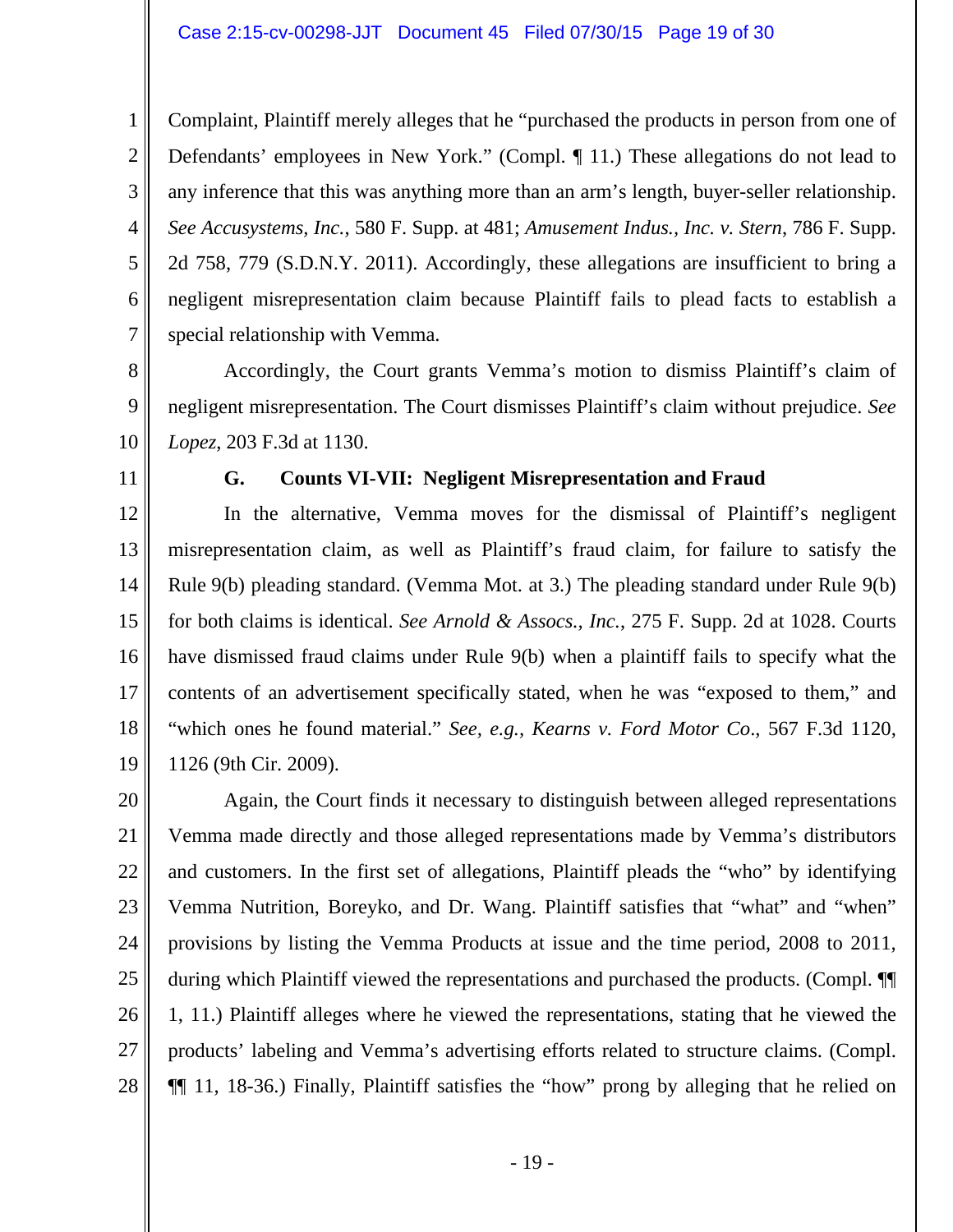#### Case 2:15-cv-00298-JJT Document 45 Filed 07/30/15 Page 20 of 30

Vemma's representations that the products were both "clinically studied" and "physician formulated," as well as eleven claims that the products would assist with a number of bodily functions and structures. (Compl.  $\P$  11, 18-28.) Thus, the Complaint satisfies Rule 9(b) as to these allegations.

5 6 7 8 9 10 11 12 13 14 15 16 17 18 19 20 21 22 23 24 25 However, turning to Plaintiff's allegations about representations in the form of testimonials that the Vemma products cure or alleviate diseases, Plaintiff does not allege facts sufficient to meet the Rule 9(b) standard. In the Complaint, Plaintiff merely alleges that he "read Defendants' representations making health claims concerning the products online, such as that the products could cure or alleviate diseases." (Compl ¶ 11.) Plaintiff details an alleged scheme by Vemma to have its distributors target clients using testimonials and claims about the treatment of diseases. (Compl. ¶¶ 91-121.) Plaintiff also alleges that a number of websites contain a litany of allegedly false testimonials about the Vemma Products' ability to cure and alleviate diseases and that Vemma distributors direct customers to these websites. (Compl.  $\P$  102-09, 116-20.) Although Plaintiff may have alleged the "what" and "when," he has not provided the "who," "where," or "how" necessary to satisfy Rule 9(b). Plaintiff identifies a universe of websites containing testimonials, yet he does not allege facts as to which of these websites he visited, which testimonials he read, or which he found useful in deciding to buy the product. He does not allege that Vemma or the distributor actually targeted him using claims about disease alleviation or that Vemma or a distributor actually directed him to a website containing testimonials. Instead of operating as a factual summary of the alleged wrongs by the Vemma that caused Plaintiff's injury, Plaintiff's Complaint operates more like a diatribe detailing every alleged wrong that Vemma ever committed. To the extent that Plaintiff's fraud and negligent misrepresentation claims rely on alleged disease claims by Vemma, Plaintiff fails to plead his claims with specificity.

26

1

2

3

4

 Accordingly Vemma's motion to dismiss Plaintiff's claims for fraud and negligent misrepresentation is granted in part and denied in part. The Court dismisses without

28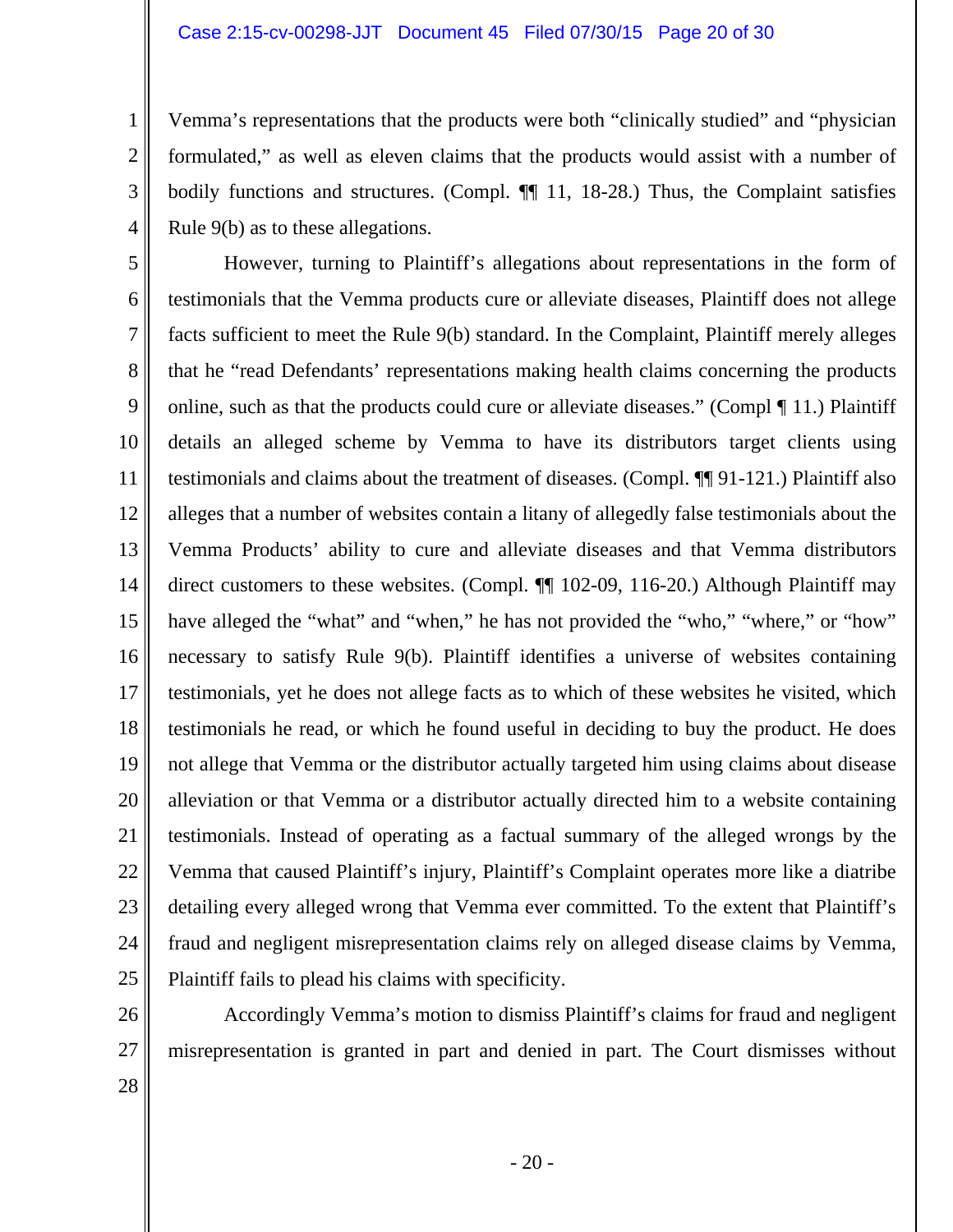1 2 prejudice Plaintiff's fraud claim based on disease prevention representations. *See Lopez*, 203 F.3d at 1130.

3

4

5

6

## **H. Claims Against Boreyko**

### **1. Liability as Alter Ego to Vemma**

In the alternative to Plaintiff's claims against Vemma, Plaintiff seeks to hold Defendant Boreyko individually liable for Vemma's actions on an alter ego basis.

7 8 9 10 11 12 13 When a court transfers a case, the transferee district court generally is "'obligated to apply the state law that would have been applied if there had been no change of venue.'" *Int'l Bus. Machs. Corp. v. Bajorek*, 191 F.3d 1033, 1036 (9th Cir. 1999) (quoting *Van Dusen v. Barrack*, 376 U.S. 612, 639 (1964)). Thus, when a court transfers a case to another district court, "the choice of law rules of the transferor state apply." *Id.* at 1037. Because the Northern District of New York transferred this case, New York's choice of law rules apply.

14 15 16 17 18 19 20 When determining choice of law, New York courts use an "interest analysis" and apply "'the law of the jurisdiction having the greatest interest in the litigation.'" *Kalb, Voorhis & Co. v. Am. Fin. Corp.*, 8 F.3d 130, 132 (2d Cir. 1993) (quoting *Intercontinental Planning, Ltd. v. Daystrom, Inc.*, 248 N.E.2d 576, 582 (N.Y. 1969)). In cases where a plaintiff attempts to "pierce the corporate veil" of a corporation to hold an individual defendant liable, "[t]he law of the state of incorporation determines when the corporate form will be disregarded." *Id.*

21 22 23 24 25 Plaintiff in this matter seeks to pierce the corporate veil of Vemma and hold Boreyko liable as an alter ego. (Compl. ¶ 5.) Since Vemma "is an Arizona corporation with its principal place of business in Temp[e], Arizona," (Compl. ¶ 12), Arizona law applies in determining whether Plaintiff may hold Boreyko separately liable for the alleged actions of Vemma.

26 27 28 Arizona courts will disregard the corporate entity only if the plaintiff pleads facts sufficient to show that the corporation is the person's alter ego and that shedding the separate status is vital to preventing injustice or fraud. *Loiselle v. Cosas Mgmt. Grp.,* 

- 21 -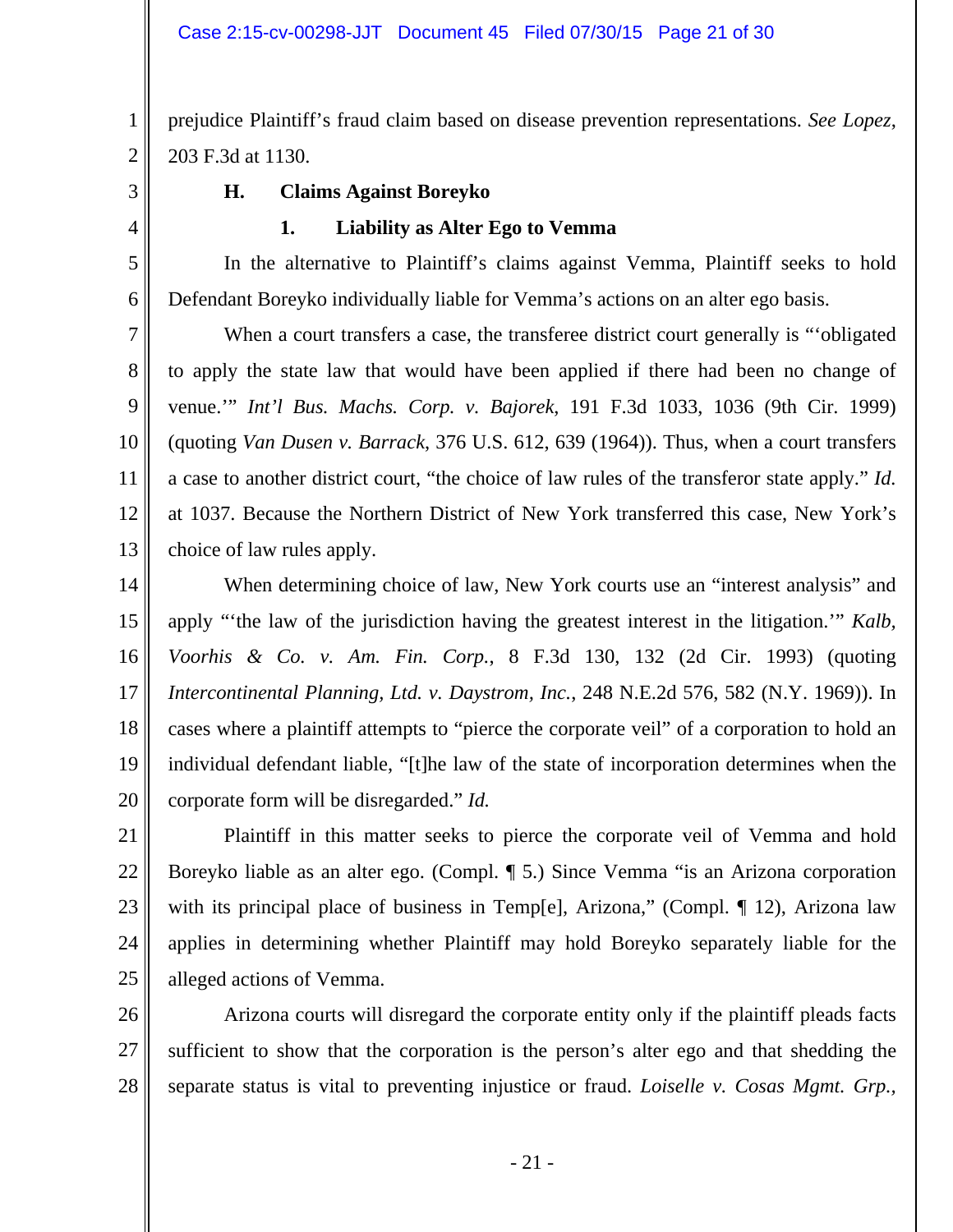1 2 3 4 5 6 7 8 9 10 11 12 13 14 15 *LLC*, 224 Ariz. 207, 214 (Ct. App. 2010). Relevant factors to consider in making a determination of an alter ego relationship include some of the following: "payment of salaries and expenses" by the owner, an "owners' making of interest-free loans to the corporation," "commingling of personal and corporate funds," "diversion of corporate property" for personal use, and the "observance of formalities at corporate meetings," among others. *Deutsche Credit Corp. v. Case Power & Equip. Co.*, 876 P.2d 1190, 1195- 96 (Ariz. Ct. App. 1994). The plaintiff must additionally "show[] that observance of the corporate form would sanction a fraud." *Dietel v. Day*, 492 P.2d 455, 458 (Ariz. Ct. App. 1972). The mere fact that a plaintiff did not receive the benefit of their bargain, however, "is not sufficient to justify the disregarding of the corporate entity." *Id.* (quoting *Ferrarell v. Robinson*, 465 P.2d 610, 613 (Ariz. Ct. App. 1970)). To allege alter ego liability, a plaintiff must "allege specific facts" to support an alter ego relationship and may not merely support the allegation with "conclusory statements regarding an alter ego relationship between individual and corporate defendants." *Barba v. Lee*, No. CV 09- 1115-PHX-SRB, 2009 WL 8747368, at \*5 (D. Ariz. Nov. 4, 2009).

16 17 18 19 20 21 22 23 24 25 26 27 In the Complaint, Plaintiff states the following about Defendant Boreyko to support his alter ego allegations: "Boreyko has been operating Vemma . . . as his alter ego," and "Boreyko totally dominates and controls Vemma . . . to such an extent that the independence of the entity is a sham." (Compl. ¶ 14.) At no time does Plaintiff make any allegation as to Boreyko failing to observe corporate formalities in operating Vemma, loaning interest free money to Vemma, using corporate property for personal use, or paying salaries directly. In short, Plaintiff does not make any non-conclusory statement that leads to the inference of an alter ego relationship between Boreyko and Vemma. Further, Plaintiff does not plead facts from which one could infer that shedding the corporate structure is necessary to prevent injustice or fraud. *See Loiselle*, 224 Ariz. at 214. Thus, Plaintiff cannot hold Boreyko liable as an alter ego of Defendant Vemma Nutrition Company on the basis of the allegations in the Complaint. The Court therefore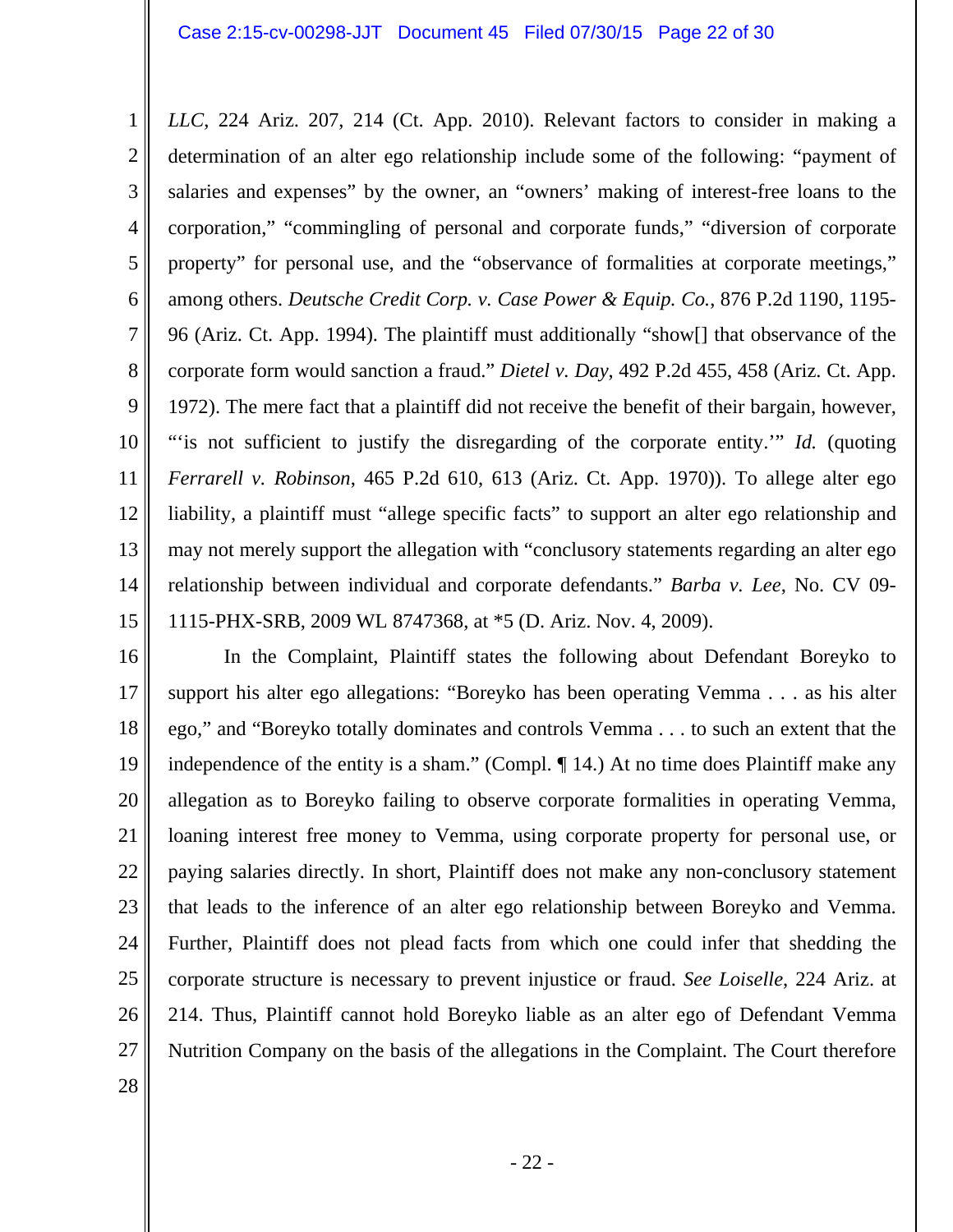dismisses without prejudice Plaintiff's alter ego claims against Boreyko. *See Lopez*, 203 F.3d at 1130.

3

1

2

### **2. Boreyko's Individual Liability**

4 5 6 7 8 9 10 11 12 13 14 15 16 17 18 Plaintiff additionally seeks to hold Defendant Boreyko liable on each of the counts for his individual actions. Borekyo moves to dismiss all counts for failure to state a claim. (Boreyko Mot. at 5-10.) The only statement that Plaintiff attributes directly to Boreyko individually is Boryeko's statement that he put "hundreds of thousands of dollars into clinical science to prove what Vemma can do for you and your family." (Compl. ¶ 24.) Plaintiff additionally seeks to hold Boreyko liable for Boreyko's alleged participation in the creation and distribution of Vemma Distributor Manuals, and the resulting use of disease testimonials. (Compl ¶ 97.) Plaintiff's MMWA (Count I) again fails because Boreyko's statement is not one that asserts that the Vemma products are either defect free or will meet a specified level of performance over a specified period of time, which the MMWA requires for relief. Plaintiff's claims for deceptive practices (Count II), false advertising (Count III), breach of express warranty (Count IV), fraud (Count VI), and negligent misrepresentation (Count VII) on the basis of Boreyko's alleged statement also fail because Plaintiff does not allege that Boreyko's statement is false or misleading or that Plaintiff viewed the statement.

19 20 21 22 23 24 25 26 27 28 The same claims fail as to any disease testimonials because Plaintiff does not adequately allege facts from which a factfinder could find Boreyko liable for the actions of Vemma distributors as Boreyko's agents. Outside of Plaintiff's general use of the terms "Defendants' agents" and "Defendants' distributors," (*see, e.g.*, Compl. ¶ 82), Plaintiff does not allege facts to show that the distributors are anything but Vemma's agents. Further, many of Plaintiff's own allegations support the finding that any agent/master relationship is between Vemma and the distributors. (*See* Compl. ¶ 87.) Plaintiff's fraud and negligent misrepresentation claims also fail as to disease testimonials because, as discussed above, Plaintiff does not plead facts with sufficiency to satisfy the pleading standard of Fed. R. Civ. P. 9(b). Plaintiff additionally does not plead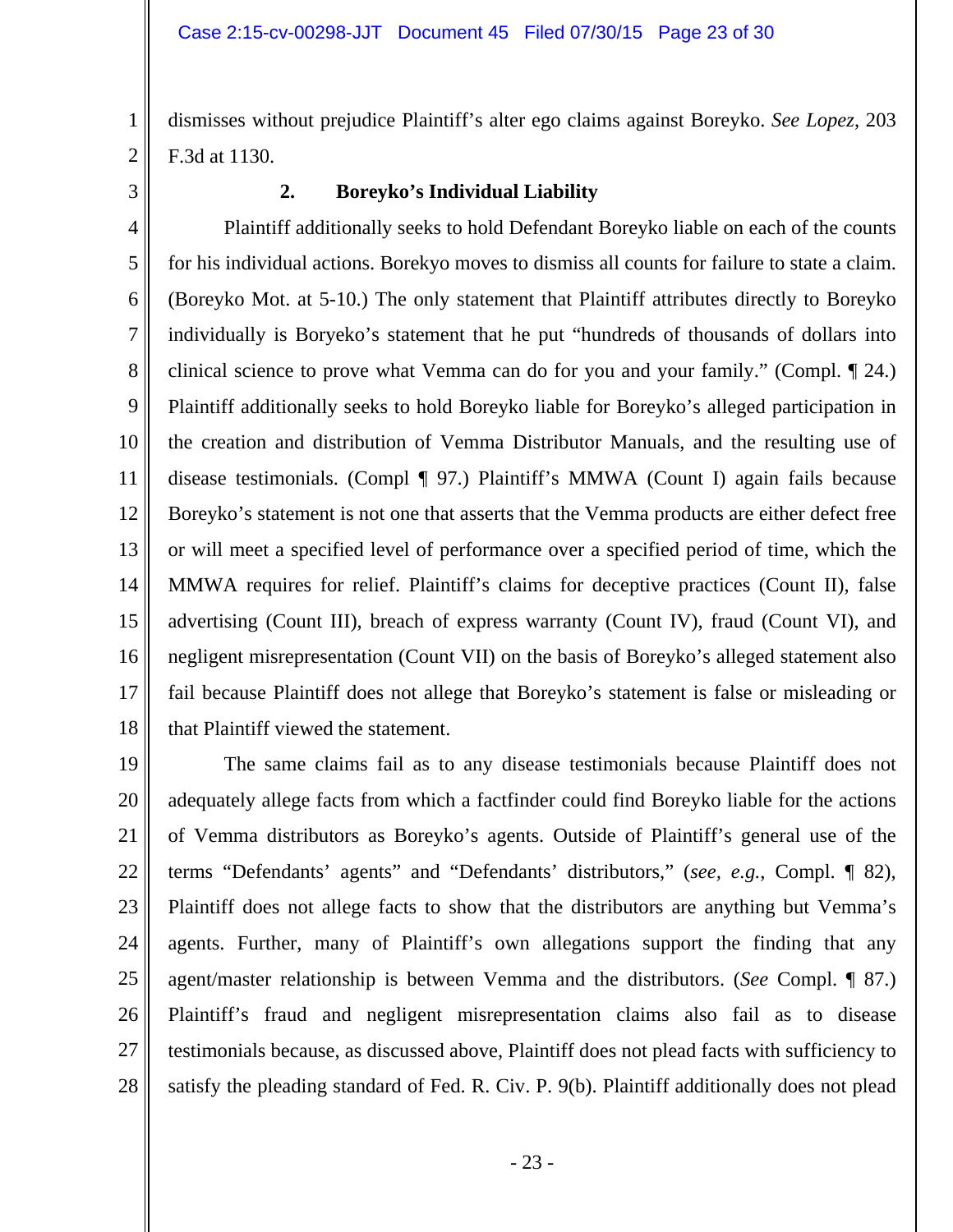a special relationship with Boreyko, which is required to state a claim for negligent misrepresentation.

Finally, the Complaint lacks any allegation that Boreyko was personally enriched by Plaintiff's purchases of Vemma products. Although Plaintiff contends that Boreyko was enriched as Vemma's alter ego, (Resp. to Boreyko Mot. at 13), Plaintiff fails to allege sufficient facts to find that Boreyko is Vemma's alter ego. Thus, the Court must dismiss Plaintiff's unjust enrichment claim against Boreyko.

- 8 9 10 Accordingly, the Court grants Defendant Boreyko's motion to dismiss all claims against him individually. The Court dismisses all of Plaintiff's claims against Boreyko without prejudice. *See Lopez*, 203 F.3d at 1130.
- 11

1

2

3

4

5

6

7

## **I. Claims Against Wang**

12 13 14 15 16 17 18 19 20 21 22 23 24 25 26 Although Plaintiff also brings all of his claims against Yibing Wang, Vemma's Chief Scientific Officer, Plaintiff fails to allege sufficient facts to support his MMWA, unjust enrichment and negligent misrepresentation claims against Wang. The Complaint contains allegations that Wang's name and image is used in Vemma's advertising to endorse its products, (Compl. ¶¶ 26-29), but those allegations do not give rise to liability on the part of Wang individually. The only statement attributed to Wang is that studies found on Vemma's website "give credence to the countless positive testimonials Vemma has received from customers." (Compl. ¶ 30.) This statement is not a warranty under the MMWA, because it does not promise that a product will meet a specified level of performance over a specified time, and the Court thus dismisses Count I against Wang. The Complaint also lacks any allegation that Wang was personally enriched by Plaintiff's purchases of Vemma's products, and thus Plaintiff's unjust enrichment claim (Count V) against Wang must also be dismissed. Likewise, the Complaint lacks any allegation of a special relationship between Plaintiff and Wang, which is fatal to Plaintiff's negligent misrepresentation claim (Count VI) against Wang under New York law.

27 28 With regard to Plaintiff's fraud claim against Wang, Defendants argue that Plaintiff offers no allegations "concerning his awareness of, much less his reliance on, the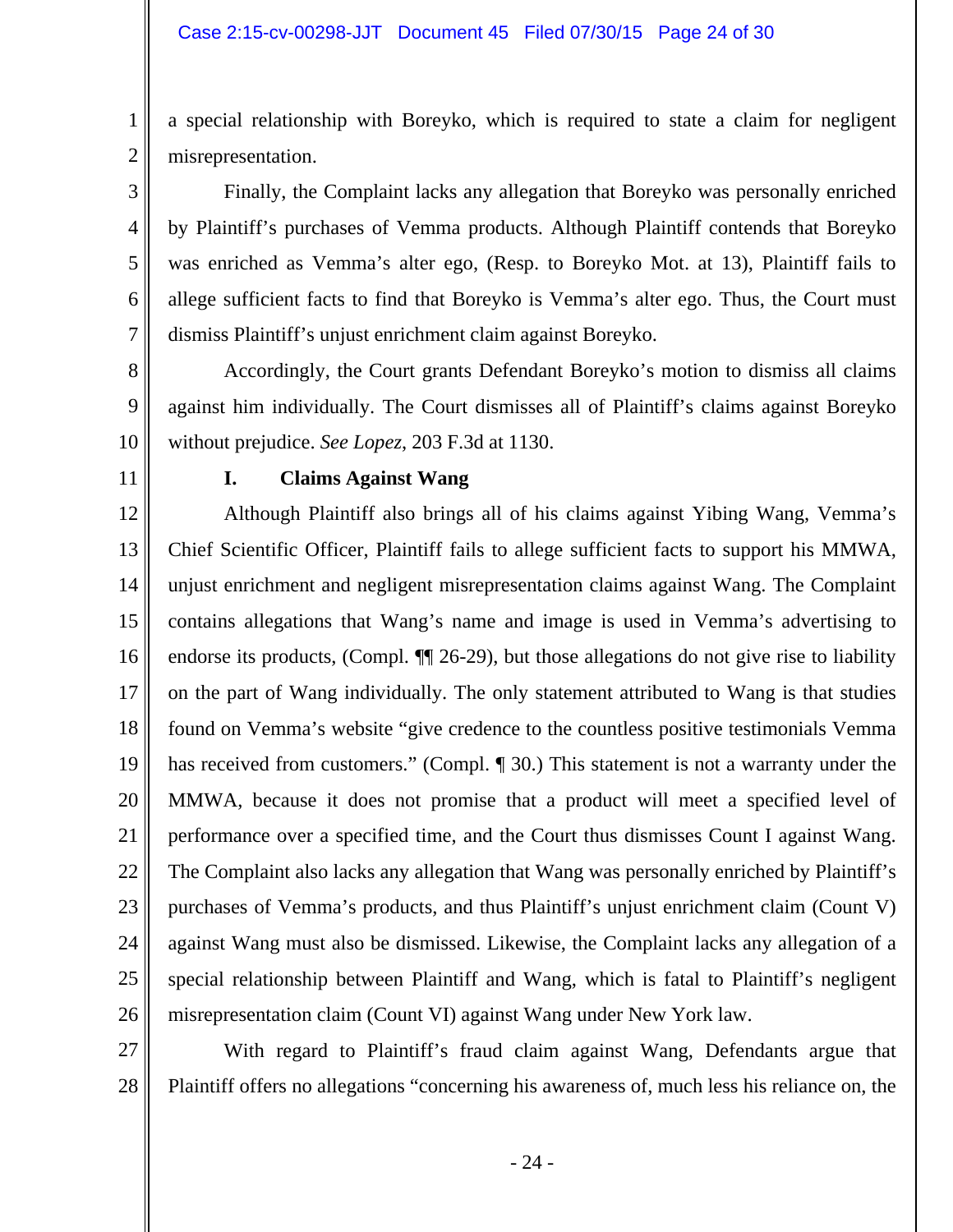1 2 3 4 5 6 7 8 9 10 statements he attributes to Wang prior to purchasing Vemma's products." (Boryeko Reply at 10.) As discussed above, the Court agrees that Plaintiff fails to detail which online testimonials he read and relied on to purchase Vemma products, and those testimonials thus do not form the basis of a fraud claim. But Plaintiff also alleges that Wang stated that Vemma studies ratified the online testimonials, and Plaintiff allegedly relied on representations that Vemma products were "clinically studied" to purchase them. Plaintiff's fraud claim (Count VII) against Wang thus satisfies the specificity requirements of Rule 9(b). Accordingly, the Court dismisses without prejudice Counts I, V, and VI against Wang; the remaining claims against Wang survive Defendants' motion to dismiss.

- 11
- 12

## **J. Applicable Statutes of Limitations**

## **1. False Advertising and Deceptive Acts**

13 14 15 16 17 18 19 20 21 22 23 24 25 26 A cause of action for an injury by deceptive acts or practices accrues when plaintiff suffers an injury from those actions. *Gristede's Foods, Inc. v. Unkechauge Nation*, 532 F. Supp. 2d 439, 453 (E.D.N.Y. 2007) (citing *Gaidon v. Guardian Life Inc. Co. of Am.*, 750 N.E.2d 1078, 1083 (N.Y. 2001)). To recover under Sections 349 and 350 of New York's General Business Law, the action must commence within three years of the date of accrual. *Statler v. Dell, Inc.*, 775 F. Supp. 2d 474, 484 (E.D.N.Y. 2011); *Gristede's Foods, Inc. v. Unkechauge Nation*, 532 F. Supp. 2d 439, 453 (E.D.N.Y. 2007). When a plaintiff alleges more than one act of deception and false advertisement, he may recover for injuries subsequent to the original injury even if the original injury is time barred. *See Gristede's Foods, Inc.*, 532 F. Supp. 2d at 453. In an action which is commenced by filing, a claim asserted in the complaint is interposed . . . when the action is commenced." N.Y. C.P.L.R. § 203(c). Plaintiff in this case filed his Complaint on October 22, 2014. Accordingly, Plaintiff cannot recover for injuries under Sections 349 and 350 prior to October 22, 2011.

- 27
- 28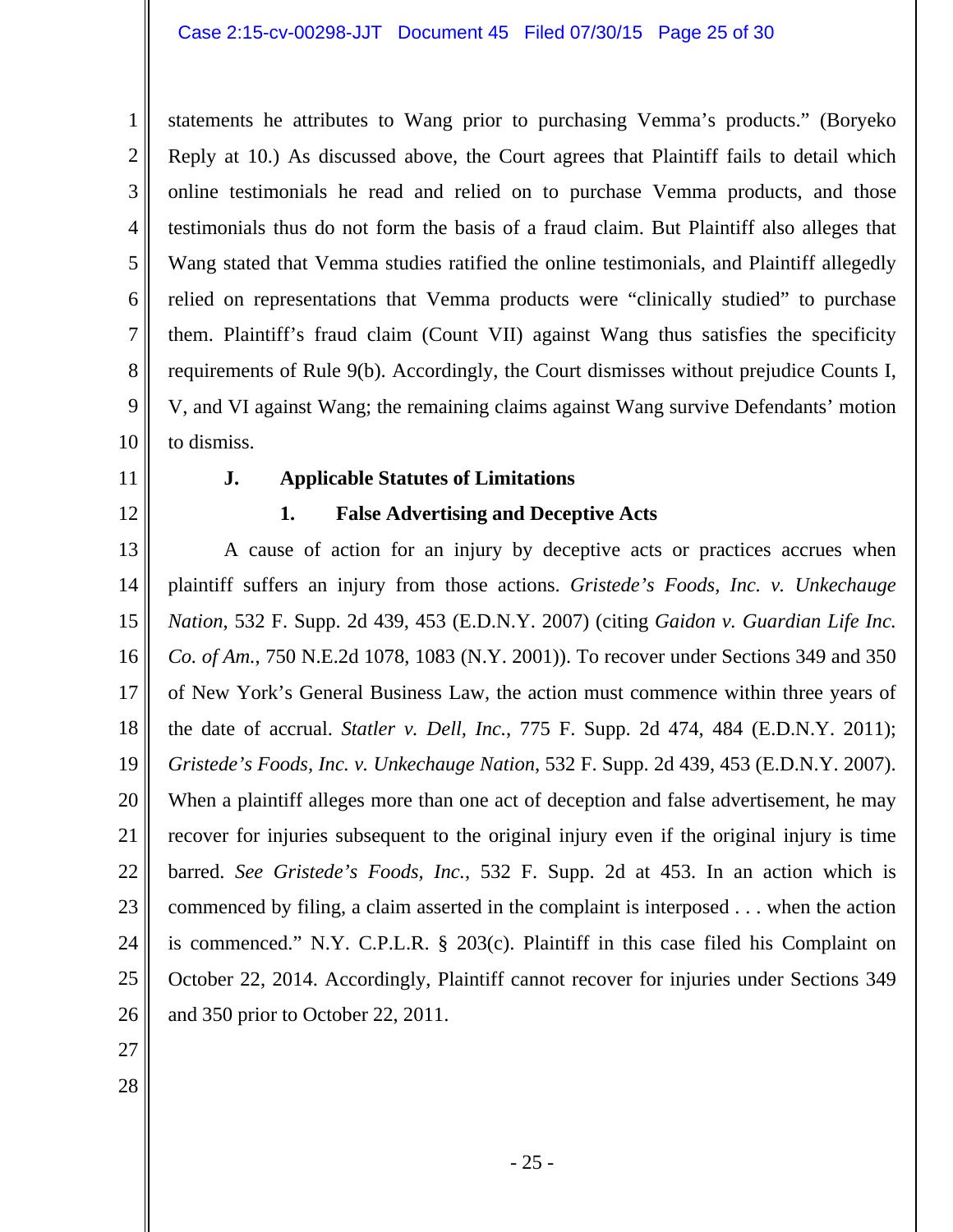### **2. Fraud**

2 3 4 5 6 7 8 9 10 11 The statute of limitations for fraud claims under New York law is six years from the date the action accrues. *Fromer v. Yogel*, 50 F. Supp. 2d 227, 245 (S.D.N.Y. 1999). However, New York courts are typically cautious of fraud claims used by plaintiffs to circumvent a shorter statute of limitations applicable to other claims in the complaint. *Twersky v. Yeshiva Univ.*, 993 F. Supp. 2d 429, 450 (S.D.N.Y. 2014) (citing *Powers Mercantile Corp. v. Feinberg*, 490 N.Y.S.2d 190, 192 (1985)). The use of a fraud claim is not meant to be a means "to litigate [otherwise] stale claims." *Powers Mercantile Corp.*, 490 N.Y.S.2d at 192. Thus, when "allegations of fraud are only incidental to another cause of action, a plaintiff cannot invoke the fraud statute of limitations." *Fathi v. Pfizer Inc.*, No. 109841/06, 2009 WL 2950876, at \*6 (N.Y. Sup. Ct. Aug. 31, 2009).

12 13 14 15 16 17 18 19 20 21 22 An action in fraud is incidental if: "(1) the fraud occurred separately from and subsequent to the injury forming the basis of the alternate claim; and (2) the injuries caused by the fraud are distinct from the injuries caused by the alternate claim." *Corcoran v. N.Y. Power Auth.*, 202 F.3d 530, 545 (2d Cir. 1999). However, the mere fact that a claim of fraud requires additional proof does not allow invocation of the fraud statute of limitations. *Fathi*, 2009 WL 2950876 at \*4 (explaining that additional allegation of *scienter* was insufficient to invoke fraud statute of limitations). Where the alleged fraud is merely "the means of accomplishing the breach and add[s] nothing to the causes of action" the six-year statute of limitations does not apply. *Powers Mercantile Corp.*, 490 N.Y.S.2d at 193 (quoting *Iandoli v. Asiatic Petrol. Corp.*, 395 N.Y.S.2d 15, 15 (App. Div. 1977)).

- Here, Plaintiff's allegations that give rise to his claim of fraud are identical to those allegations that support his additional claims. Plaintiff does not allege that any alleged act of fraud committed by Defendants caused any injury in addition to the economic injuries that are traceable to Plaintiff's alternate claims. As a result, the statute of limitations for Plaintiff's fraud claim is limited by his other claims.
- 28

27

23

24

25

26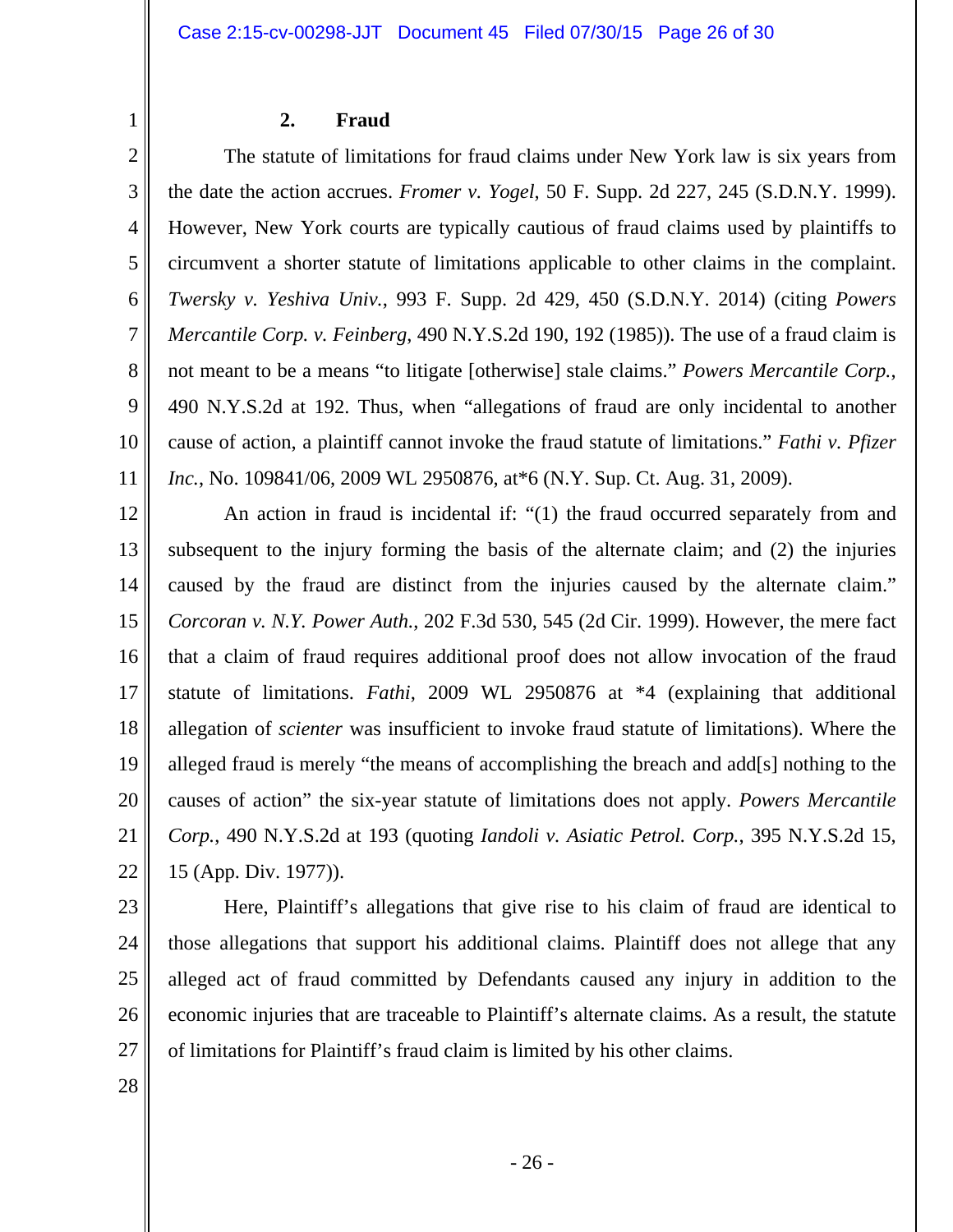2 3

4

5

6

7

1

# **3. Breach of Express Warranty and MMWA**

In New York, the statute of limitations for breach of an express warranty is four years. *Woods v. Maytag Co.*, No 10-CV-0559, 2010 WL 4314313, at \*2 (E.D.N.Y. Nov. 2, 2010) (citing N.Y. U.C.C. § 2-725). A claim pursuant to the MMWA is similarly limited to the same four year statute of limitations. *Statler*, 775 F. Supp. 2d at 481. Accordingly, Plaintiff may not recover under either claim for purchases prior to October 22, 2010.

8

# **4. Unjust Enrichment**

9 10 11 12 13 14 15 16 In New York, courts apply a six year statute of limitations period for unjust enrichment when the unjust enrichment claim arises out of facts identical to contractual claims. *Maya NY, LLC v. Hagler*, 965 N.Y.S.2d 475, 478 (App. Div. 2013). When a plaintiff pleads unjust enrichment in the alternative to claims under sections 349 and 350 of New York's General Business Law, courts have applied the six year statute of limitations to the plaintiff's unjust enrichment claim. *See, e.g., Jermyn v. Best Buy Store, L.P.*, 256 F.R.D. 418, 430 (S.D.N.Y. 2009). Accordingly, Plaintiff's claim for unjust enrichment is subject to a six year statute of limitations.

17

# **IV. Subject Matter Jurisdiction**

18 19 20 21 22 23 24 25 26 27 Federal courts only have jurisdiction over a limited number of cases, and those cases typically involve either a controversy between citizens of different states ("diversity jurisdiction") or a question of federal law ("federal question jurisdiction"). *See* 28 U.S.C. §§ 1331, 1332. The Supreme Court has stated that a federal court must not disregard or evade the limits on its subject matter jurisdiction. *Owen Equip. & Erections Co. v. Kroger*, 437 U.S. 365, 374 (1978). Thus, a federal court is obligated to inquire into its subject matter jurisdiction in each case and to dismiss a case when subject matter jurisdiction is lacking. *See Valdez v. Allstate Ins. Co.*, 372 F.3d 1115, 1116 (9th Cir. 2004); Fed. R. Civ. P. 12(h)(3). To proceed in federal court, a plaintiff must allege enough in the complaint for the court to conclude it has subject matter jurisdiction. *See*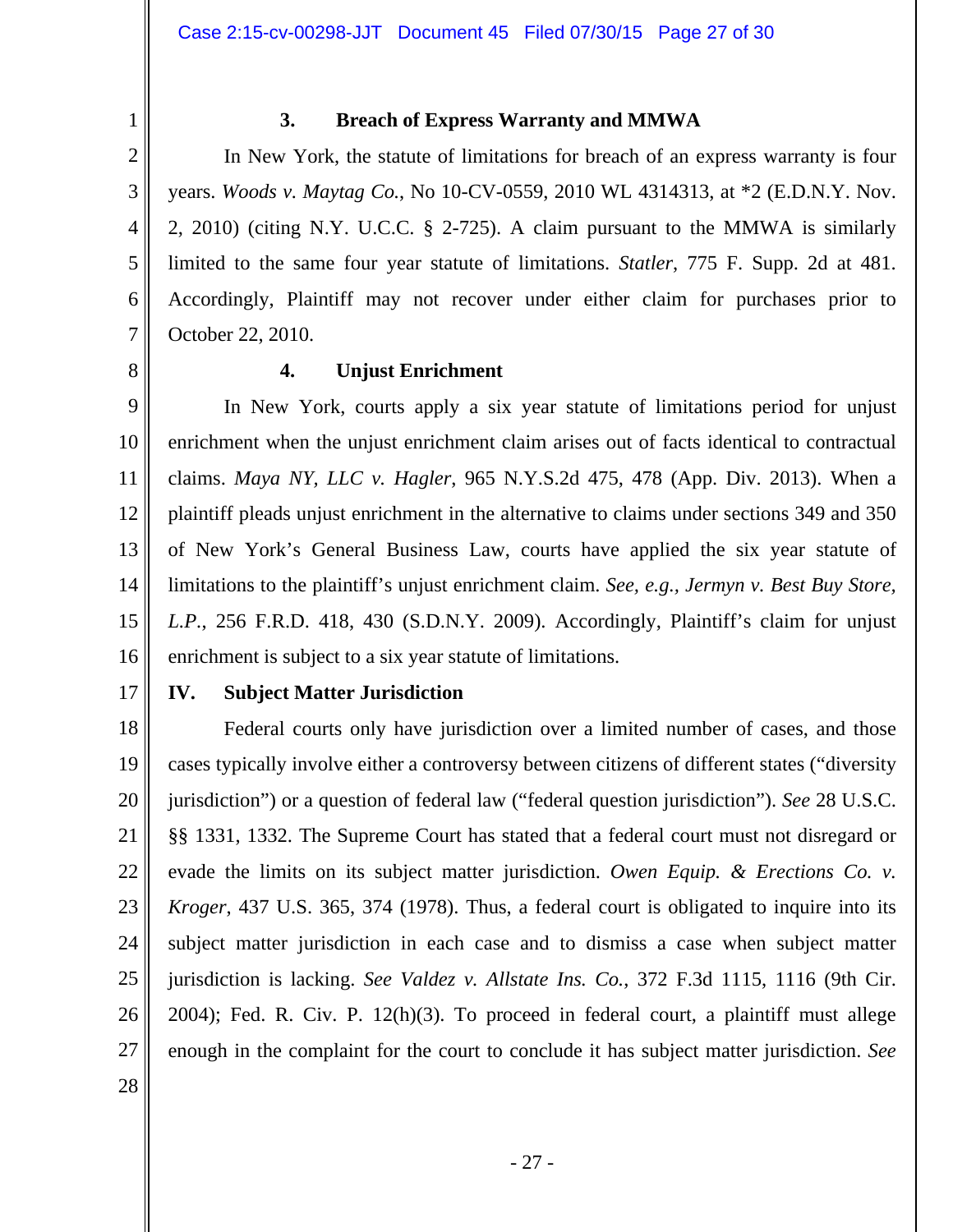1

2

3

4

5

6

7

Fed. R. Civ. P. 8(a); Charles Alan Wright & Arthur R. Miller, *5 Fed. Practice & Procedure* § 1206 (3d ed. 2014).

In the Complaint, Plaintiff alleges that the Court has both federal question and diversity jurisdiction over this matter. (Compl. ¶¶ 7, 8.) As discussed above, the Court is dismissing Plaintiff's MMWA claim—the only claim brought under federal law—but Plaintiff may amend that claim. If Plaintiff is unable to cure the claim's defects, the only remaining basis for this Court's subject matter jurisdiction is diversity of the parties.

8 9 10 11 12 13 14 15 16 17 The Class Action Fairness Act, 28 U.S.C. § 1332(d), provides that district courts have jurisdiction over class actions in which the amount in controversy exceeds \$5 million and a member of the class of plaintiffs is a citizen of a different state than any defendant, subject to limitations on the total number of plaintiffs from a particular state. With regard to this Court's diversity jurisdiction over the claims of the putative class, Plaintiff alleges that the aggregate claims exceed \$5 million, that Plaintiff is a citizen of New York, and that Defendant Vemma is a citizen of Arizona. (Compl. ¶¶ 8, 11, 12.) Because Plaintiff does not identify the state of citizenship of Defendants Boreyko and Wang, the Court cannot determine whether it has diversity jurisdiction over the claims of the putative class.

18 19 20 21 22 23 24 25 26 27 28 It appears in the Complaint that Plaintiff intends to bring claims both as an individual and as a member of the putative class. (Compl. ¶ 1 (Plaintiff "brings this action on behalf of himself and all others similarly situated"); ¶ 6 ("Plaintiff seeks relief in this action individually, and on behalf of similarly situated purchasers").) However, Plaintiff also does not allege that his individual claims would satisfy the individual amount in controversy requirement, \$75,000. *See* 28 U.S.C. § 1332(a); *Freeman Invs., L.P. v. Pac. Life Ins. Co.*, 704 F.3d 1110, 1118 (9th Cir. 2013). The Court thus cannot conclude that it has subject matter jurisdiction over Plaintiff's individual claims, either. However, along with having the option to amend his MMWA claim, which could result in federal question jurisdiction, Plaintiff may also amend the Complaint with regard to the Court's diversity jurisdiction over this matter. *See Freeman*, 704 F.3d at 1118.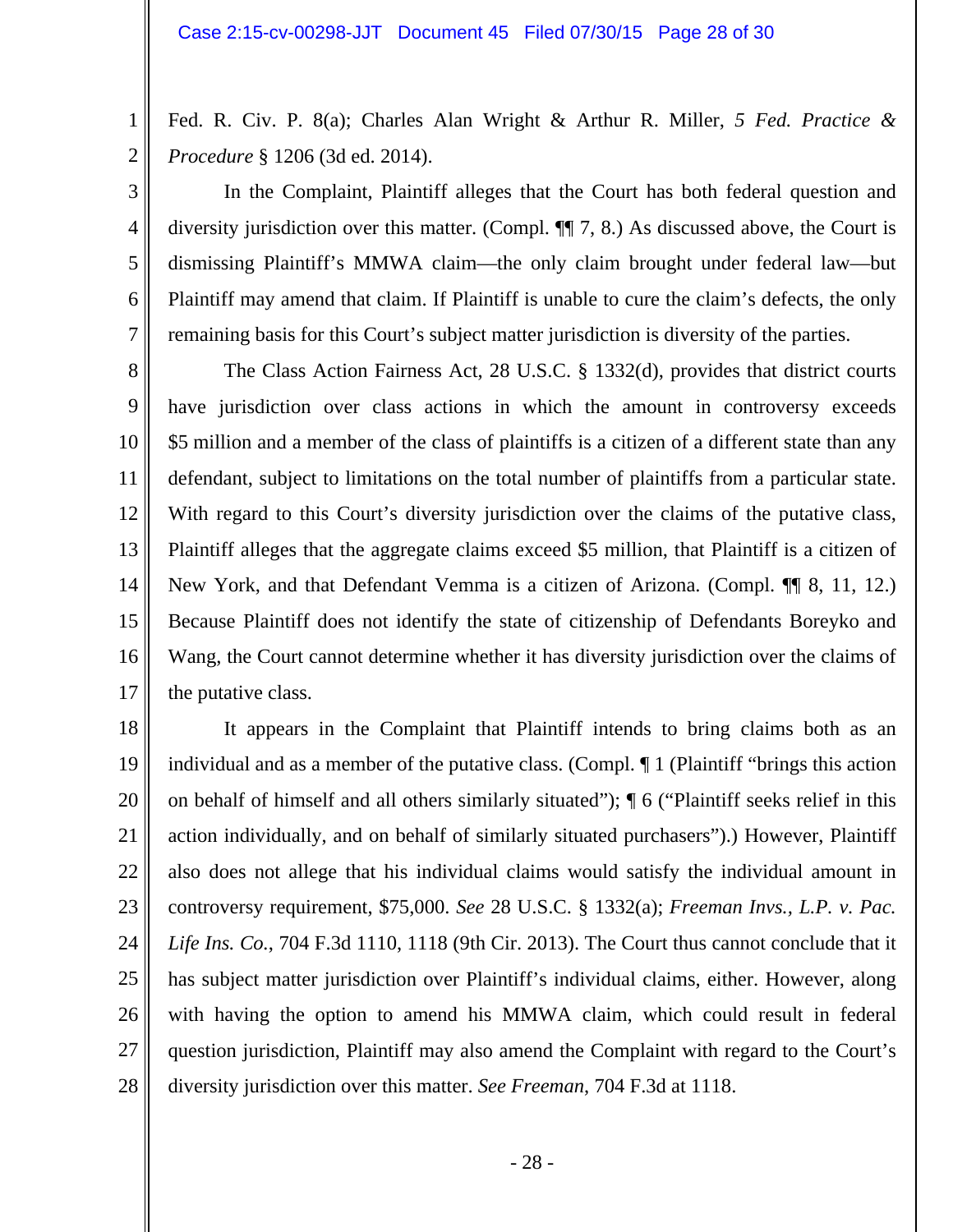# **V. Conclusion**

1

2 3 4 5 6 7 8 9 10 11 12 13 14 15 16 The Court grants Vemma's Motion to Dismiss as to Counts I and VI of Plaintiff's Complaint for failure to state a claim for relief, but Plaintiff may amend these claims if Plaintiff can cure the defects identified in this order. The Court grants in part and denies in part Vemma's Motion to Dismiss Count V of the Complaint. Plaintiff may recover on Count V only to the extent that Defendants are not liable for the actions of their distributors. The Court also grants in part and denies in part Vemma's Motion to Dismiss Count VII for Plaintiff's failure to satisfy Rule 9(b)'s pleading requirements for fraud claims, and the Court grants Plaintiff leave to amend. The Court grants Boreyko's Motion to Dismiss Counts I-VII (all claims), and Wang's Motion to Dismiss Counts I, V, and VI. Additionally, Plaintiff's surviving claims are narrowed as follows. Plaintiff cannot obtain relief under N.Y. Gen. Bus. Law §§ 349-50 prior to October 22, 2011, and cannot obtain relief for breach of express warranty prior to October 22, 2010. Plaintiff's fraud claim is time-limited by these remaining claims. The Court denies Defendants' remaining grounds for dismissal. The Court also finds that the Complaint lacks sufficient allegations from which the Court can conclude that it has diversity jurisdiction over this matter.

17 18  **IT IS THEREFORE ORDERED** granting in part and denying in part Defendant Vemma Nutrition Company's Motion to Dismiss (Doc. 37), as described herein.

19 20 21  **IT IS FURTHER ORDERED** granting in part and denying in part Defendants Benson K. Boreyko and Yibing Wang's Motion to Dismiss (Doc. 36), as described herein.

22 23 24 25 **IT IS FURTHER ORDERED** that Plaintiff shall file an Amended Complaint by August 14, 2015, but the amendment must comply with the provisions of this Order. The Court will not grant Plaintiff further leave to amend his current claims after Plaintiff files his Amended Complaint.

- 26 / / /
- 27  $//$
- 28 / / /